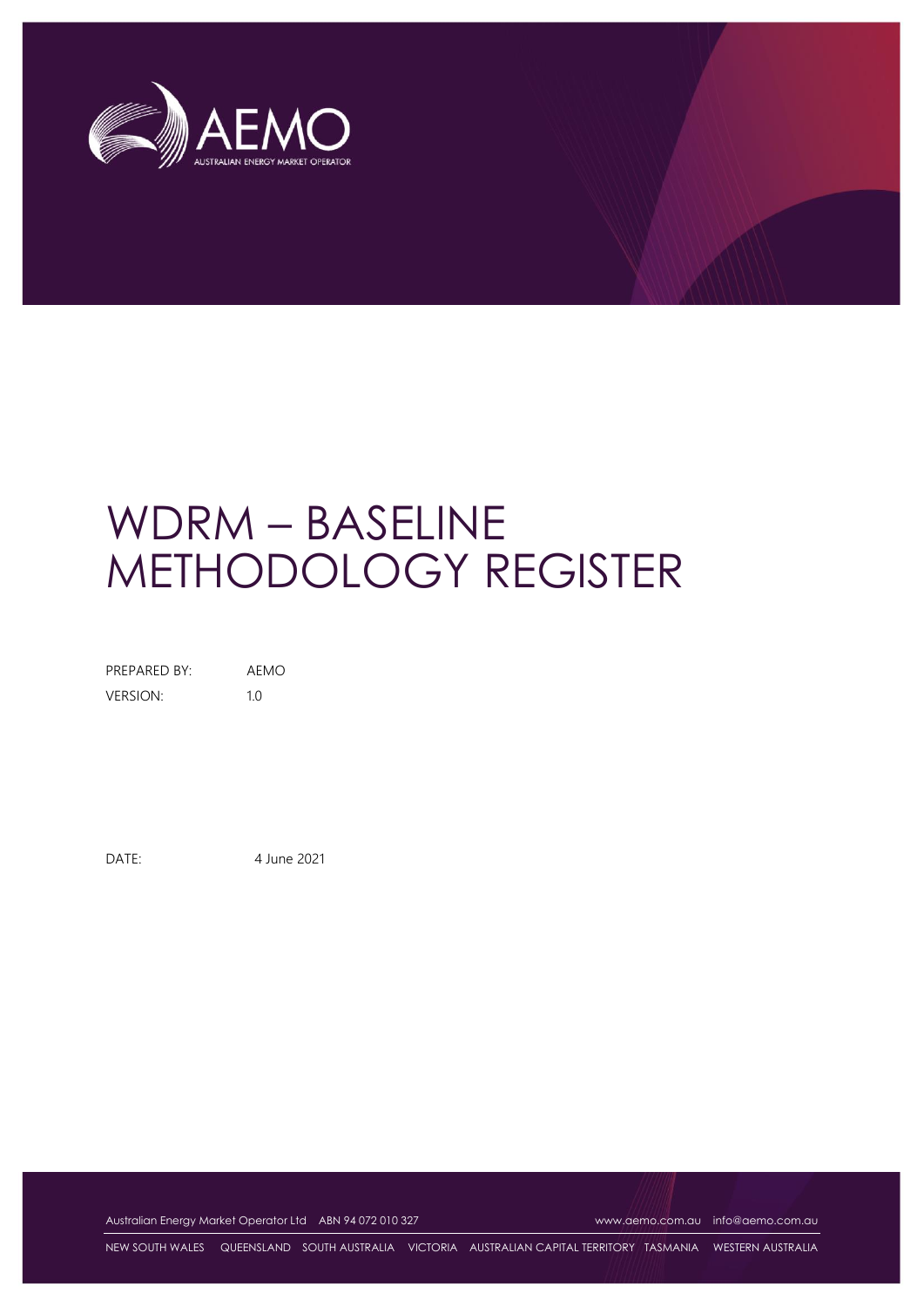

# **VERSION RELEASE HISTORY**

| Version | <b>Effective Date</b> | Summary of Changes |
|---------|-----------------------|--------------------|
|         | 4 June 2021           | First Issue        |
|         |                       |                    |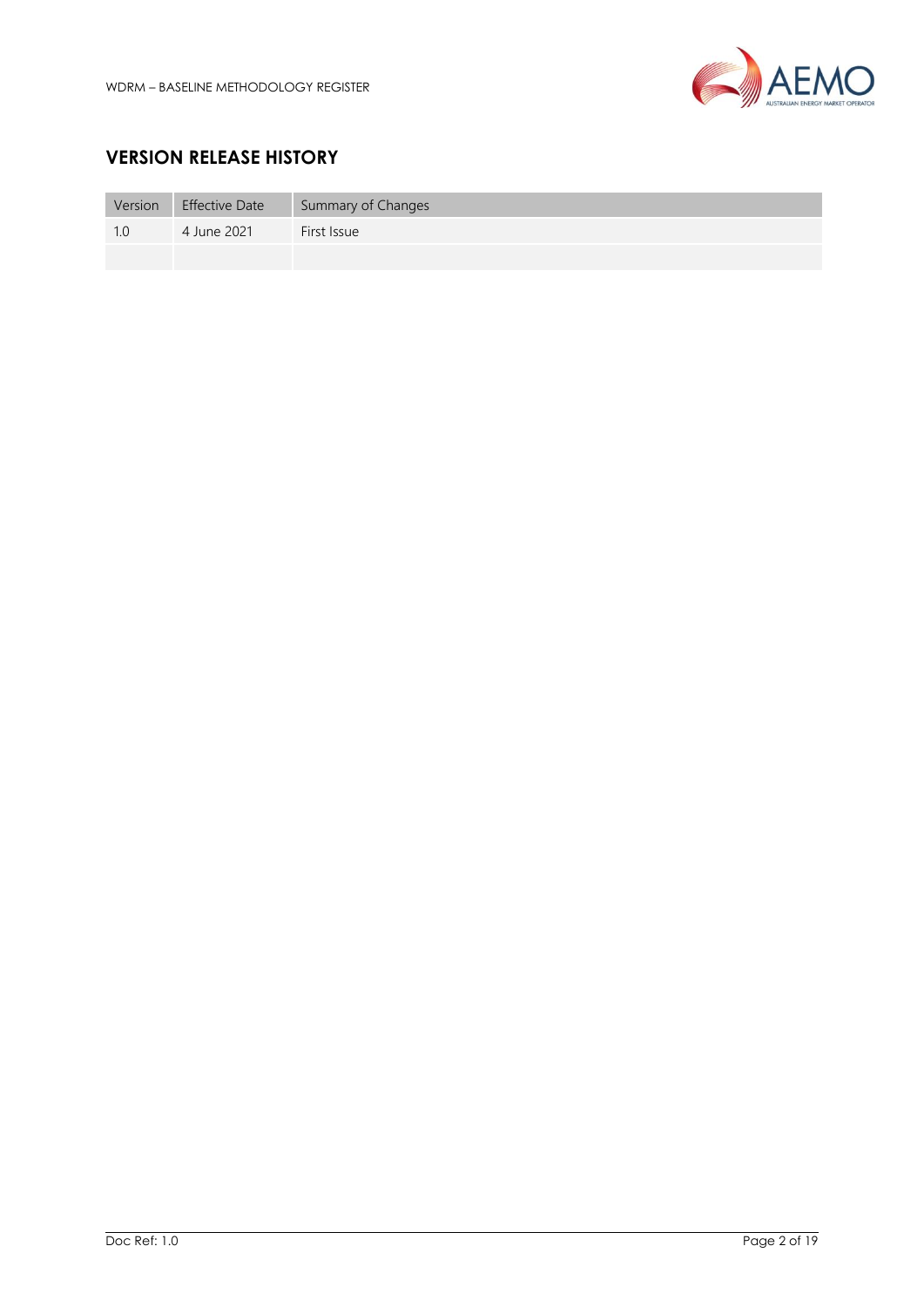

# **CONTENTS**

| $\mathbf{1}$ . | <b>INTRODUCTION</b>                                                | $\overline{4}$  |
|----------------|--------------------------------------------------------------------|-----------------|
| 1.1.           | Purpose and scope                                                  | $\overline{4}$  |
| 1.2.           | Related documents                                                  | 4               |
| 1.3.           | Definitions and interpretation                                     | 4               |
| 2.             | <b>BACKGROUND</b>                                                  | $\overline{4}$  |
| 2.1.           | Rules reference                                                    | $\overline{4}$  |
| 2.2.           | Baseline fundamentals                                              | $\overline{4}$  |
| 2.3.           | Predictability of load assessment                                  | 5               |
| 3.             | BASELINE METHODOLOGIES - KEY SETTINGS SUMMARY TABLE                | 6               |
| 4.             | ALL DAYS BASELINE METHODOLOGY                                      | $\overline{7}$  |
| 5.             | <b>BUSINESS DAYS BASELINE METHODOLOGY</b>                          | 10 <sup>°</sup> |
| 6.             | NON-BUSINESS DAYS BASELINE METHODOLOGY                             | 13              |
| 7 <sub>1</sub> | <b>BUSINESS + NON-BUSINESS DAYS COMPOSITE BASELINE METHODOLOGY</b> | 16              |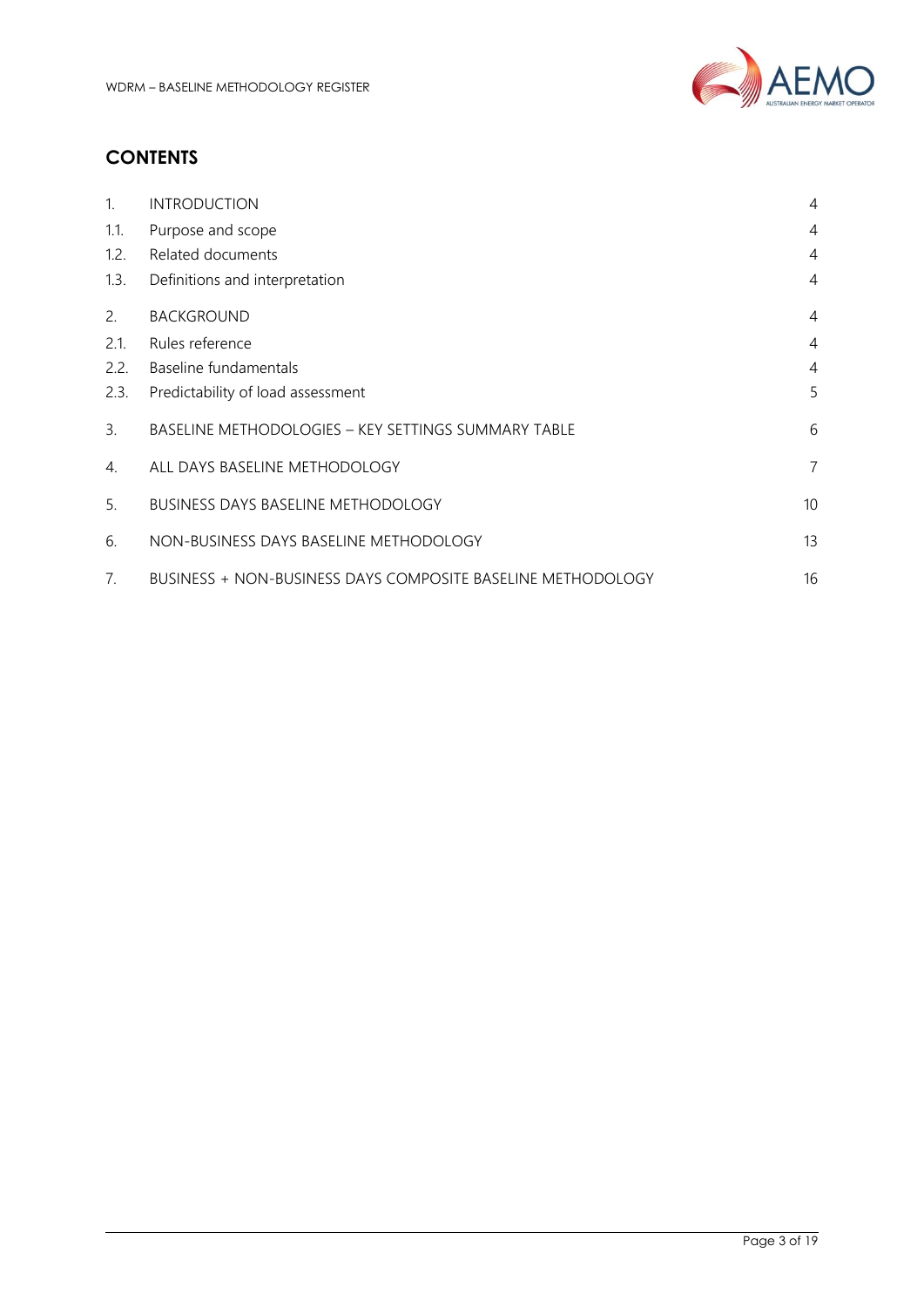

## <span id="page-3-0"></span>**1. INTRODUCTION**

#### <span id="page-3-1"></span>**1.1. Purpose and scope**

This is the Baseline Methodology Register. It outlines the key baseline settings for each baseline methodology available under the wholesale demand response mechanism (WDRM).

### <span id="page-3-2"></span>**1.2. Related documents**

| Title                               | Location                                          |
|-------------------------------------|---------------------------------------------------|
| Wholesale Demand Response           | https://aemo.com.au/en/consultations/current-and- |
| Guidelines (AEMO)                   | closed-consultations/wdr-quidelines               |
| Baseline Eligibility Compliance and | https://aemo.com.au/en/consultations/current-and- |
| <b>Metrics Policy</b>               | closed-consultations/wdrm-becm-policy             |

#### <span id="page-3-3"></span>**1.3. Definitions and interpretation**

#### **1.3.1. Glossary**

Terms defined in the NEL and NER have the same meanings in this Baseline Methodology Register, unless otherwise specified in this clause.

The words, phrases and abbreviations in the table below have the meanings set out opposite them, when used in this Baseline Methodology Register.

| Term        | Definition                                |
|-------------|-------------------------------------------|
| <b>AEMO</b> | Australian Energy Market Operator Limited |
| <b>NMI</b>  | National Metering Identifier              |
| PoL         | Predictability of Load                    |
| ΤI          | Trading interval                          |
| <b>TNI</b>  | Transmission Node Identifier              |
| <b>WDRM</b> | Wholesale Demand Response Mechanism       |
| <b>WDRU</b> | Wholesale Demand Response Unit            |

## <span id="page-3-4"></span>**2. BACKGROUND**

#### <span id="page-3-5"></span>**2.1. Rules reference**

Under 3.10.3 of the NER, AEMO must develop one or more baseline methodologies and publish these in the baseline methodology register. The baseline methodology register must include information to facilitate the assessment of a wholesale demand response unit (WDRU) against the baseline methodology and associated baseline settings.

## <span id="page-3-6"></span>**2.2. Baseline fundamentals**

Baselines are an estimate of the consumption at a NMI per trading interval during a day, based on a history of like days in the near past. Baselines are required for two main purposes:

- 1. Demand response settlement.
- 2. To assess performance against dispatch targets.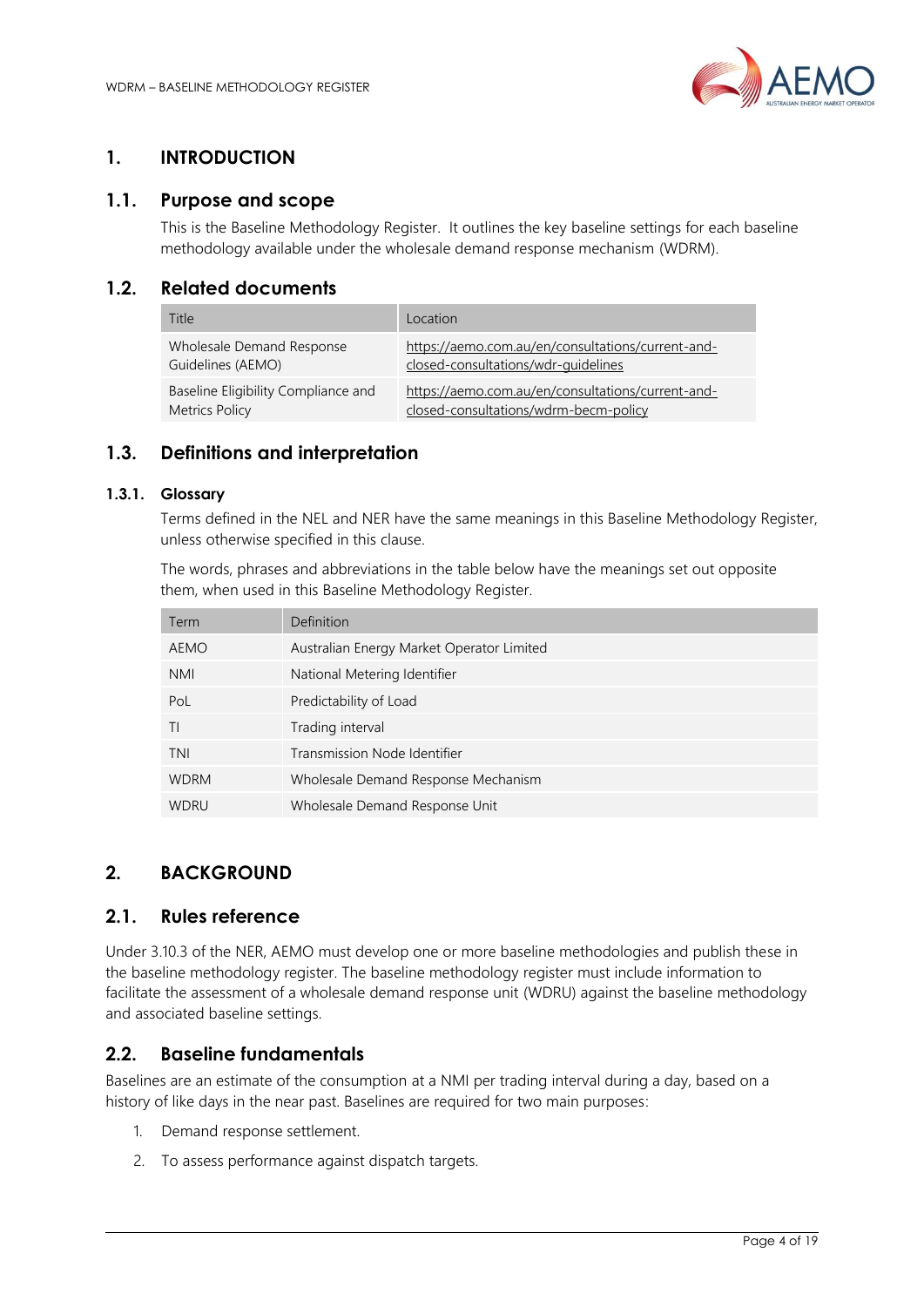

Additionally, to participate in the WDRM, the load must demonstrate a level of predictability against an identified baseline methodology, so that a baseline can be calculated, against which demand response settlement and dispatch performance assessment will occur.

## <span id="page-4-0"></span>**2.3. Predictability of load assessment**

The predictability of each load needs to be tested to ensure it meets the eligibility criteria for participating in WDRM. This is referred to as predictability of load (PoL) assessment. The baseline is set at the single WDRU level for demand response settlement purposes. Predictability of the WDRU's load can be tested by applying the baseline methodology to a history of days for which a demand response did not occur and using statistical techniques to demonstrate that they meet the baseline methodology metrics.

The metrics used for PoL assessment are:

- Accuracy the statistical measure of deviation between the actual consumption or export of a WDRU (as recorded by metering data) and its baseline (in periods when it is not providing demand response).
- Bias the statistical measure of deviation between the actual consumption or export of a WDRU (as recorded by metering data) and its baseline for each of the measures of baseline accuracy consistently exhibiting error:
	- o in a single direction; or
	- o under the same circumstances.

The PoL assessment determines whether the accuracy and bias metrics, calculated for the specified baseline methodology using historical data for the load according to the baseline eligibility assessment or baseline compliance testing rules for that baseline methodology, meet the proposed thresholds outlined in the Baseline Eligibility Compliance and Metrics Policy<sup>1</sup>.

PoL assessment is undertaken:

- Prior to classification of a WDRU (baseline eligibility assessment).
- At regular intervals during normal operations (baseline compliance testing).

The baseline eligibility assessment ensures that only sufficiently predictable NMIs are able to participate In WDRM, whereas the baseline compliance testing ensures that a NMI's baseline remains sufficiently predictable thereafter.

<sup>1</sup> Available at: https://aemo.com.au/en/consultations/current-and-closed-consultations/wdrm-becm-policy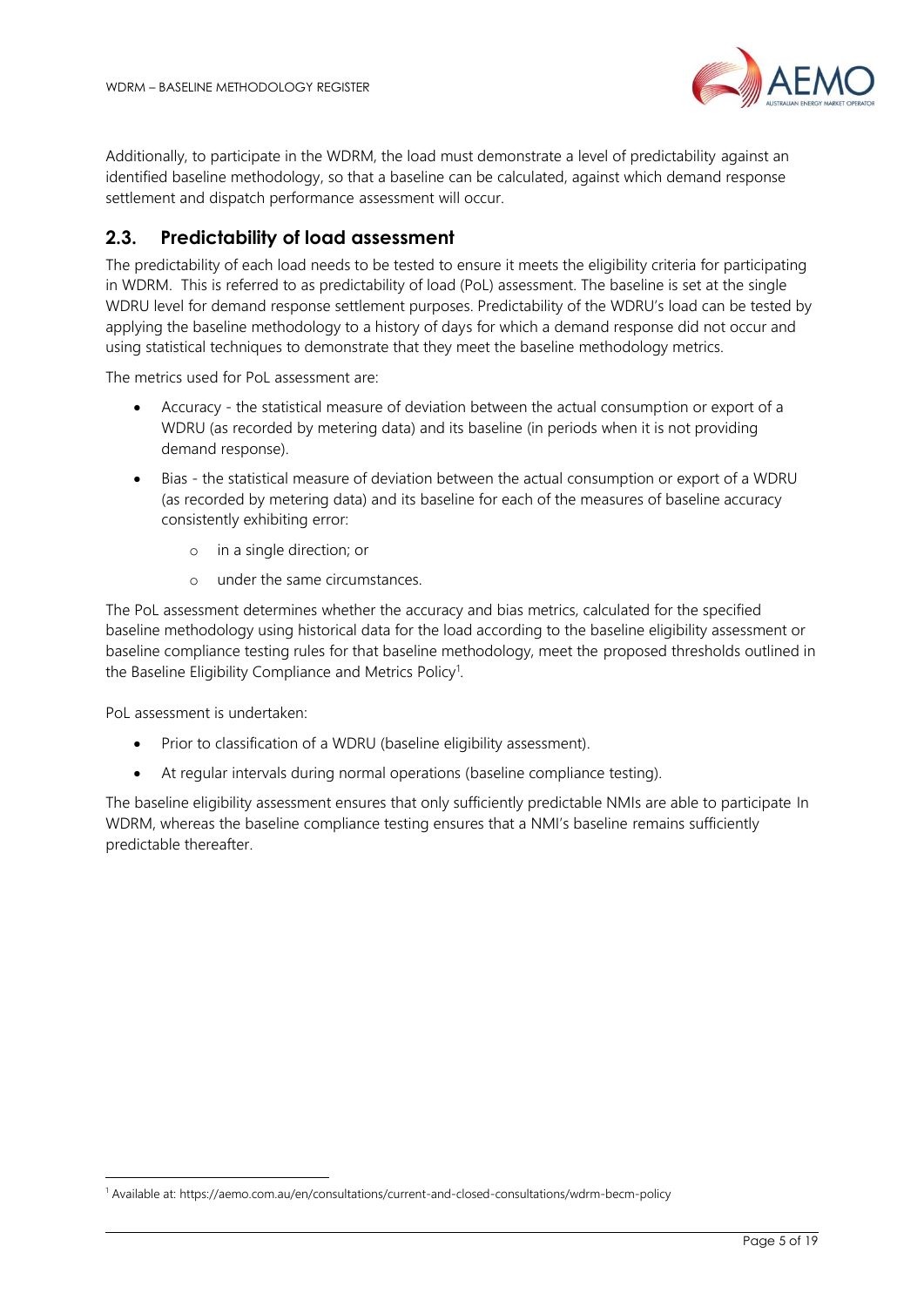

# <span id="page-5-0"></span>**3. BASELINE METHODOLOGIES – KEY SETTINGS SUMMARY TABLE**

|                                            | All Days                                               | <b>Business Days</b>                                   | Non-Business Days                                      | Business + Non-<br><b>Business Days</b><br>Composite                                                   |
|--------------------------------------------|--------------------------------------------------------|--------------------------------------------------------|--------------------------------------------------------|--------------------------------------------------------------------------------------------------------|
| <b>BMID</b>                                | BM1                                                    | BM <sub>2</sub>                                        | BM <sub>3</sub>                                        | BM4                                                                                                    |
| Framework                                  | CAISO 10 of 10                                         | CAISO 10 of 10                                         | CAISO 4 of 4                                           | CAISO 10 of 10<br>CAISO 4 of 4                                                                         |
| Day type                                   | All days.                                              | Business days only.                                    | Non-business days<br>only.                             | Business days and<br>non-business days.                                                                |
| Baseline window                            | 50 days                                                | 50 days                                                | 50 days                                                | 50 days                                                                                                |
| Selected days                              | Most recent 10 days<br>(minimum 5).                    | Most recent 10<br>business days<br>(minimum 5).        | Most recent 4 non-<br>business days<br>(minimum 4).    | Most recent 10<br>business days<br>(minimum 5).<br>Most recent 4 non-<br>business days<br>(minimum 4). |
| Unadjusted baseline                        |                                                        |                                                        |                                                        |                                                                                                        |
| energy for TI                              | Average metered<br>energy for TI for<br>selected days. | Average metered<br>energy for TI for<br>selected days. | Average metered<br>energy for TI for<br>selected days. | Average metered<br>energy for TI for<br>selected days.                                                 |
| Baseline adjustment                        | Multiplicative<br>adjustment with<br>$±20\%$ cap.      | Multiplicative<br>adjustment with<br>$±20\%$ cap.      | Multiplicative<br>adjustment with<br>$±20\%$ cap.      | Multiplicative<br>adjustment with<br>$±20\%$ cap.                                                      |
| Baseline adjustment<br>window (settlement) | 3 hrs ending 1 hr<br>prior to the first TI of<br>WDR.  | 3 hrs ending 1 hr<br>prior to the first TI of<br>WDR.  | 3 hrs ending 1 hr<br>prior to the first TI of<br>WDR.  | 3 hrs ending 1 hr<br>prior to the first TI of<br>WDR.                                                  |
| Baseline adjustment<br>window (PoL)        | 3 hrs ending 1 hr<br>prior to Tl.                      | 3 hrs ending 1 hr<br>prior to Tl.                      | 3 hrs ending 1 hr<br>prior to Tl.                      | 3 hrs ending 1 hr<br>prior to Tl.                                                                      |
| Required number of<br>eligibility days     | 50                                                     | 50                                                     | 20                                                     | 50                                                                                                     |
| Eligibility TIs window                     | 3pm to 8pm (market<br>time)                            | 3pm to 8pm (market<br>time)                            | 3pm to 8pm (market<br>time)                            | 3pm to 8pm (market<br>time)                                                                            |
| Required number of<br>compliance days      | 50                                                     | 50                                                     | 20                                                     | 50                                                                                                     |
| Compliance TIs<br>window                   | 3pm to 8pm (market<br>time)                            | 3pm to 8pm (market<br>time)                            | 3pm to 8pm (market<br>time)                            | 3pm to 8pm (market<br>time)                                                                            |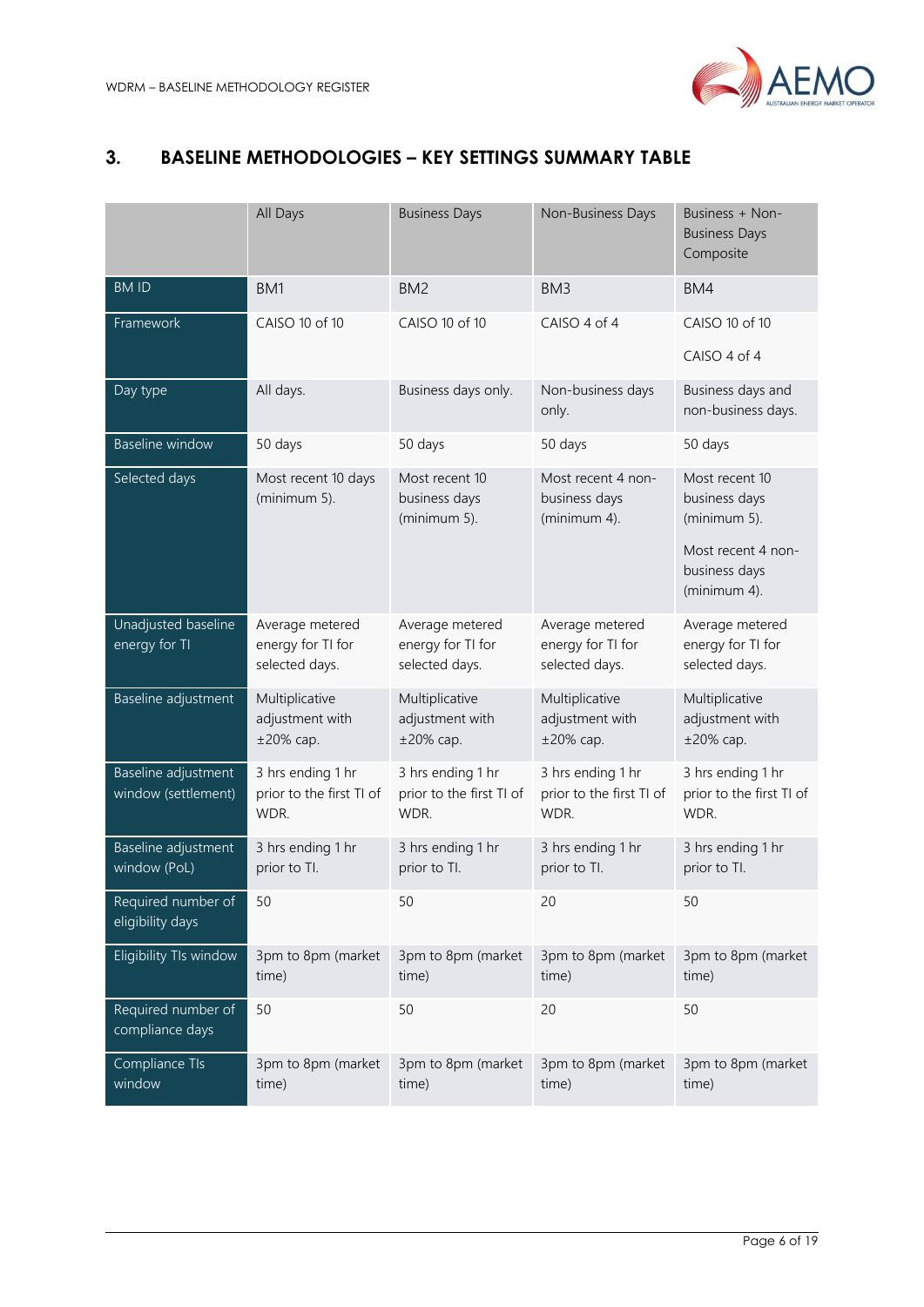

# <span id="page-6-0"></span>**4. ALL DAYS BASELINE METHODOLOGY**

| Component                                | Baseline settings                                                                                                                                                                                                                                                                                            |  |  |  |
|------------------------------------------|--------------------------------------------------------------------------------------------------------------------------------------------------------------------------------------------------------------------------------------------------------------------------------------------------------------|--|--|--|
| General                                  |                                                                                                                                                                                                                                                                                                              |  |  |  |
| Name                                     | All Days                                                                                                                                                                                                                                                                                                     |  |  |  |
| <b>Baseline</b><br>Methodology ID        | BM <sub>1</sub>                                                                                                                                                                                                                                                                                              |  |  |  |
| Framework                                | CAISO 10 of 10                                                                                                                                                                                                                                                                                               |  |  |  |
| Applicable day<br>types                  | All days Monday through Sunday, no exceptions.                                                                                                                                                                                                                                                               |  |  |  |
| Qualifying days                          | Qualifying days are all days of the applicable day types for the baseline<br>methodology.                                                                                                                                                                                                                    |  |  |  |
|                                          | Qualifying days for this methodology are all days Monday through Sunday, with no<br>exceptions.                                                                                                                                                                                                              |  |  |  |
|                                          | In addition, some specific days may be designated as not being qualifying days for a<br>baseline calculation both under the settlement calculations (see description of 'days<br>not included in settlement calculation') or PoL calculations (see description of 'days<br>not included in PoL calculation') |  |  |  |
| <b>Baseline window</b>                   | The baseline window is the period of days preceding a baseline calculation TI, from<br>which qualifying days are selected for the purpose of calculating baseline energy for<br>that TI.                                                                                                                     |  |  |  |
|                                          | Baseline window = 50 qualifying days.                                                                                                                                                                                                                                                                        |  |  |  |
| Selected days                            | The selected days are the most recent 10 qualifying days within the baseline window.                                                                                                                                                                                                                         |  |  |  |
|                                          | If there are less than 10, but 5 or more qualifying days available within the baseline<br>window, then the available 5 to 10 days are used in the baseline calculation.                                                                                                                                      |  |  |  |
|                                          | If there are less than 5 qualifying days available in the baseline window, previous<br>days with WDR are reincluded as selected days, starting with the most recent day<br>with WDR, until 5 days is reached.                                                                                                |  |  |  |
| Unadjusted<br>baseline energy            | The unadjusted baseline energy for a TI is the average metered values for the<br>corresponding TI on each of the selected days.                                                                                                                                                                              |  |  |  |
| Adjustment type                          | Multiplicative adjustment with cap.                                                                                                                                                                                                                                                                          |  |  |  |
| Adjustment logic                         | The percentage difference between actual consumption and the unadjusted baseline<br>over the adjustment window period.                                                                                                                                                                                       |  |  |  |
| Adjustment cap                           | ±20%                                                                                                                                                                                                                                                                                                         |  |  |  |
| Average actual<br>adjustment<br>energy   | The average metered energy over the adjustment window.                                                                                                                                                                                                                                                       |  |  |  |
| Average baseline<br>adjustment<br>energy | The average unadjusted baseline energy over the adjustment window.                                                                                                                                                                                                                                           |  |  |  |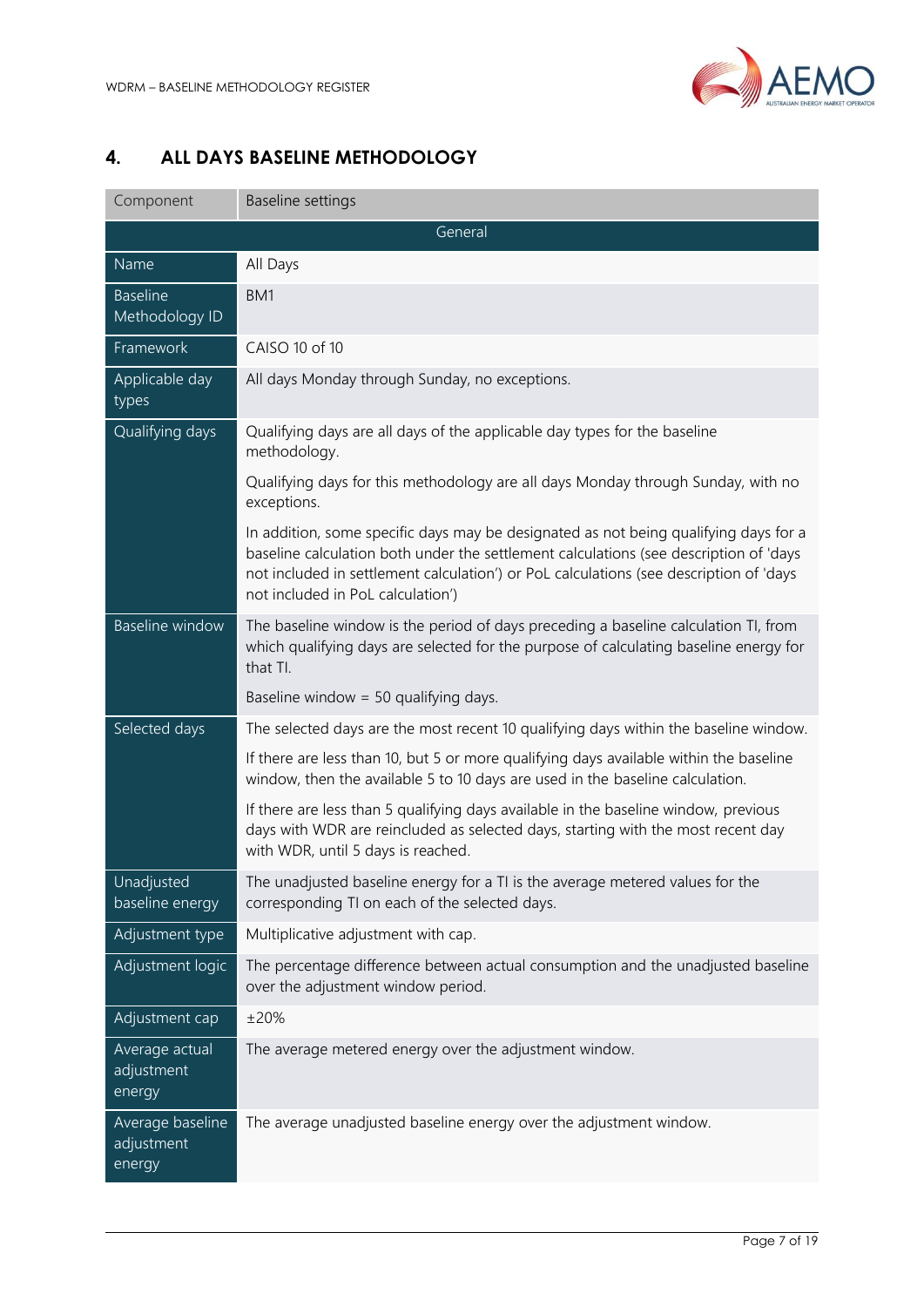

| Component                                                        | <b>Baseline settings</b>                                                                                                                                                                                                                                 |
|------------------------------------------------------------------|----------------------------------------------------------------------------------------------------------------------------------------------------------------------------------------------------------------------------------------------------------|
| <b>Baseline</b><br>adjustment                                    | Baseline adjustment (%)<br>Average actual adjustment energy - average baseline adjustment energy<br>average baseline adjustment energy                                                                                                                   |
|                                                                  | The baseline adjustment may be positive or negative and is capped at 20%.                                                                                                                                                                                |
| Baseline energy                                                  | Baseline energy = unadjusted baseline energy $\times$ (1 + baseline adjustment)                                                                                                                                                                          |
|                                                                  | Calculating baselines for settlement                                                                                                                                                                                                                     |
| Settlement<br>baseline<br>adjustment                             | The baseline adjustment window is a period of time prior to a TI with WDR, from<br>which meter data is used to adjust the baseline to reflect conditions on the day of<br>the WDR.                                                                       |
| window                                                           | The settlement baseline adjustment window is the TIs comprising the 3 hours ending<br>one hour prior to the first TI of WDR.                                                                                                                             |
| Settlement                                                       | The same baseline adjustment is applied to any contiguous TIs of WDR.                                                                                                                                                                                    |
| baseline<br>adjustment<br>window<br>application                  | If more than one WDR event occurs in the same day, the first calculated adjustment<br>is applied to those further WDR events, unless there is a 4 hour period between<br>WDR events (i.e. a clear period of consumption without a WDR event occurrence). |
|                                                                  | If there is a 4 hour period between WDR events a new baseline adjustment is<br>calculated.                                                                                                                                                               |
| Days not<br>included in<br>settlement<br>baseline<br>calculation | Any previous WDR days are excluded from the calculation.                                                                                                                                                                                                 |
|                                                                  | Calculating baselines for PoL                                                                                                                                                                                                                            |
| PoL baseline<br>adjustment<br>window                             | The baseline adjustment window is a period of time prior to a TI for which the<br>baseline is calculated from which meter data is used to adjust the baseline to reflect<br>conditions on the day.                                                       |
|                                                                  | The PoL baseline adjustment window is the TIs comprising the 3 hours ending one<br>hour prior to the TI for which the baseline is being calculated.                                                                                                      |
| PoL baseline<br>adjustment<br>window<br>application              | A new baseline adjustment is calculated for each TI of a PoL calculation.                                                                                                                                                                                |
| Eligibility days                                                 | Eligibility days are days for which baselines can be calculated for the load, for the<br>purposes of conducting baseline eligibility assessment.                                                                                                         |
|                                                                  | Starting from the most recent eligibility day, the PoL calculation uses any historical<br>eligibility day falling on a weekday, weekend, or public holiday, until the required<br>number of eligibility days are found.                                  |
| Required<br>number of<br>eligibility days                        | 50 days                                                                                                                                                                                                                                                  |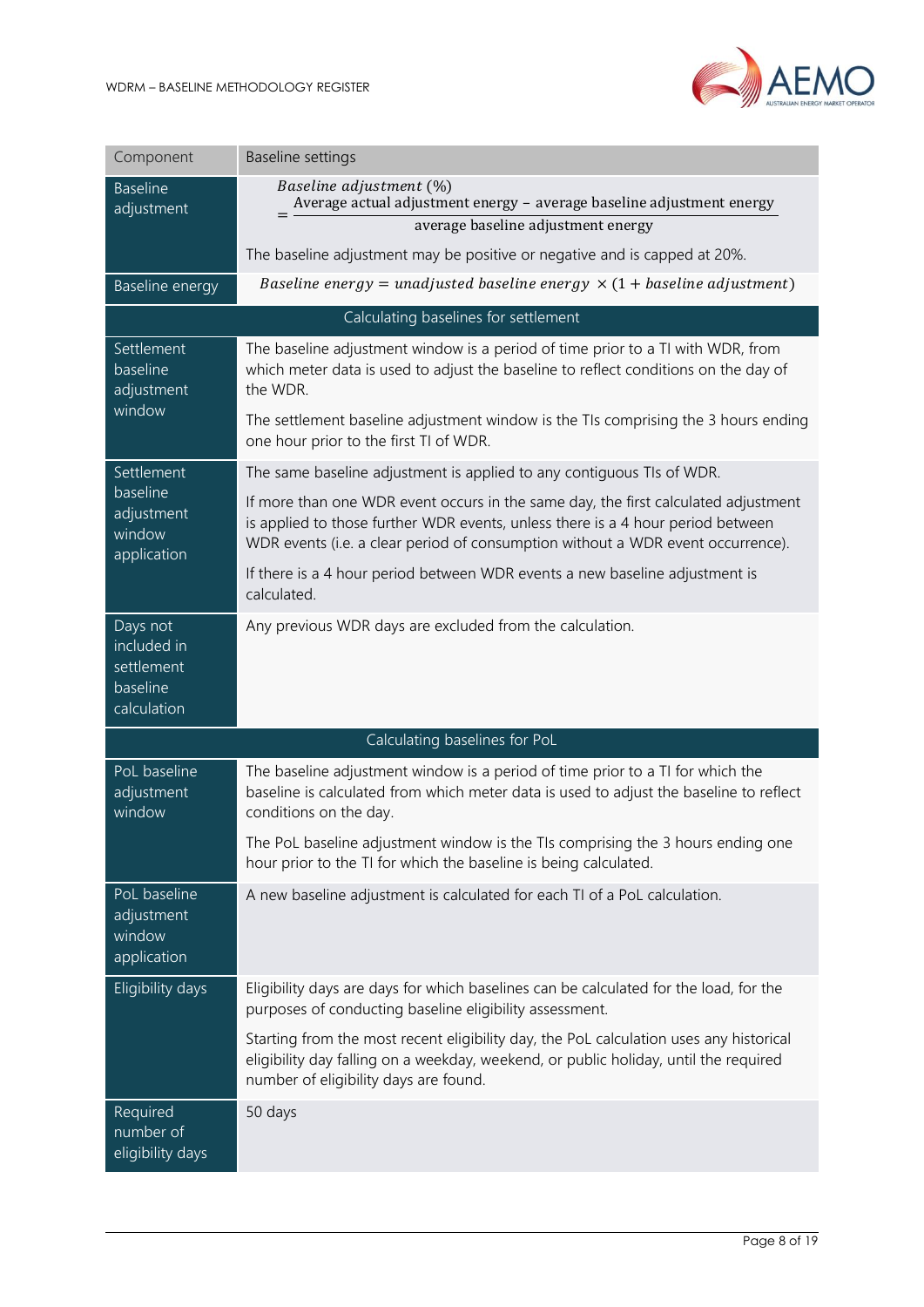

| Component                                   | Baseline settings                                                                                                                                                                                                    |
|---------------------------------------------|----------------------------------------------------------------------------------------------------------------------------------------------------------------------------------------------------------------------|
| <b>Eligibility TIs</b><br>window            | The eligibility TIs window refers to the TIs from which meter data is taken for the<br>load for the purpose of conducting baseline eligibility assessment.                                                           |
|                                             | The eligibility TIs window is 3pm to 8pm (market time).                                                                                                                                                              |
| Compliance days                             | Compliance days are days for which baselines can be calculated for the load, for the<br>purposes of conducting baseline compliance test.                                                                             |
|                                             | Starting from the most recent compliance day, the PoL calculation uses any historical<br>compliance day falling on a weekday, weekend, or public holiday, until the required<br>number of compliance days are found. |
| Required<br>number of<br>compliance days    | 50 days                                                                                                                                                                                                              |
| Compliance TIs<br>window                    | The compliance TIs window refers to the TIs from which meter data is taken for the<br>load for the purpose of conducting baseline compliance testing.                                                                |
|                                             | The compliance TIs window is 3pm to 8pm (market time).                                                                                                                                                               |
| Days not<br>included in PoL<br>calculations | Any AEMO approved eligibility or compliance exclusion days and any previous WDR<br>days are excluded from the PoL calculation.                                                                                       |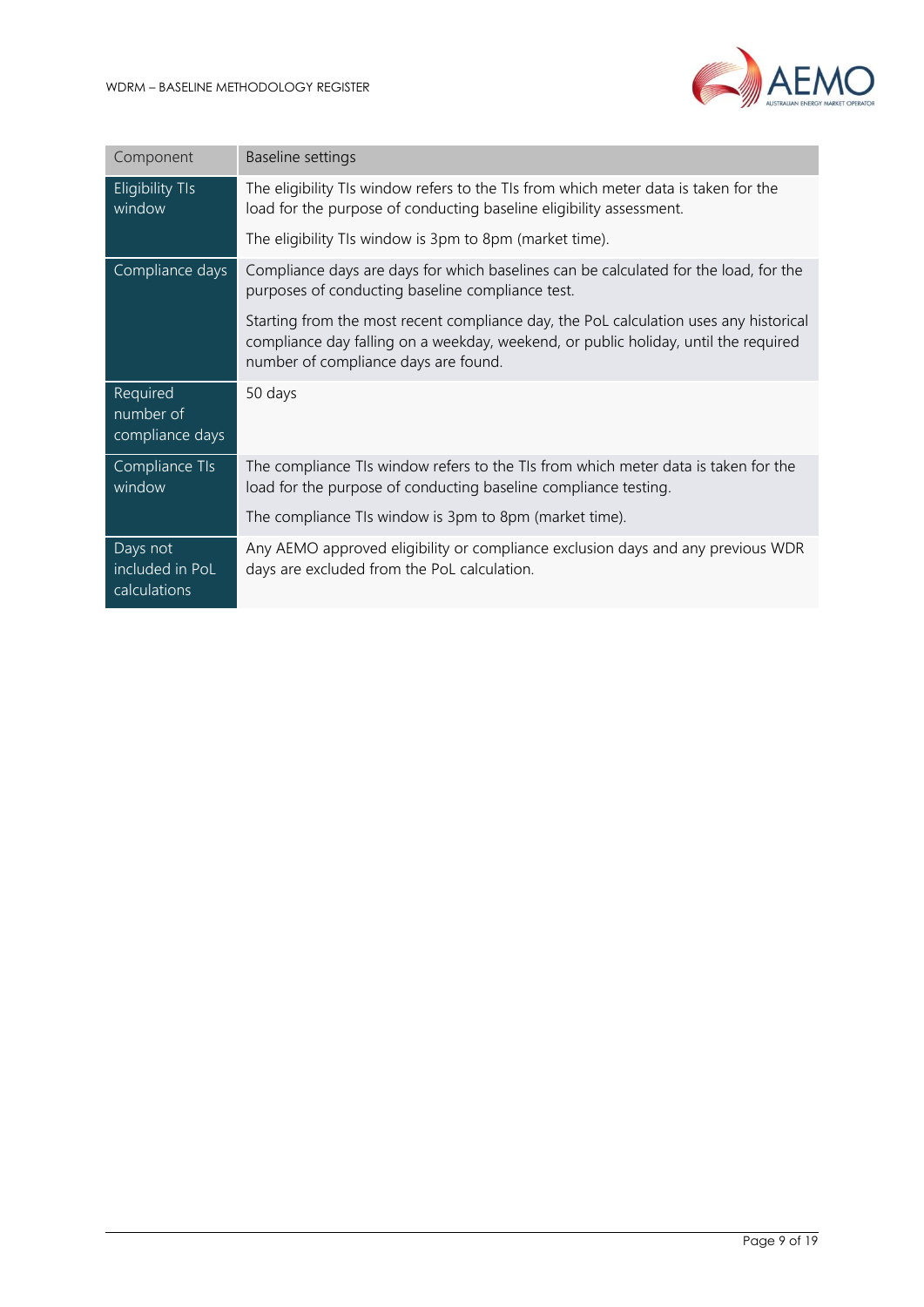

# <span id="page-9-0"></span>**5. BUSINESS DAYS BASELINE METHODOLOGY**

| Component                                | <b>Baseline settings</b>                                                                                                                                                                                                                                                                                     |  |
|------------------------------------------|--------------------------------------------------------------------------------------------------------------------------------------------------------------------------------------------------------------------------------------------------------------------------------------------------------------|--|
| General                                  |                                                                                                                                                                                                                                                                                                              |  |
| Name                                     | <b>Business Days</b>                                                                                                                                                                                                                                                                                         |  |
| <b>Baseline</b><br>Methodology ID        | BM <sub>2</sub>                                                                                                                                                                                                                                                                                              |  |
| Framework                                | CAISO 10 of 10                                                                                                                                                                                                                                                                                               |  |
| Applicable day<br>types                  | Monday through Friday excluding market and region-based (based on NMI's TNI<br>location) public holidays.                                                                                                                                                                                                    |  |
| Qualifying days                          | Qualifying days are all days of the applicable day types for the baseline<br>methodology.                                                                                                                                                                                                                    |  |
|                                          | Qualifying days for this methodology are days Monday through Friday excluding<br>market and region-based (based on NMI's TNI location) public holidays.                                                                                                                                                      |  |
|                                          | In addition, some specific days may be designated as not being qualifying days for a<br>baseline calculation both under the settlement calculations (see description of 'days<br>not included in settlement calculation') or PoL calculations (see description of 'days<br>not included in PoL calculation') |  |
| <b>Baseline window</b>                   | The baseline window is the period of days preceding a baseline calculation TI, from<br>which qualifying days are selected for the purpose of calculating baseline energy for<br>that TI.                                                                                                                     |  |
|                                          | Baseline window = $50$ qualifying days.                                                                                                                                                                                                                                                                      |  |
| Selected days                            | The selected days are the most recent 10 qualifying days within the baseline window.                                                                                                                                                                                                                         |  |
|                                          | If there are less than 10, but 5 or more qualifying days available within the baseline<br>window, then the available 5 to 10 days are used in the baseline calculation.                                                                                                                                      |  |
|                                          | If there are less than 5 qualifying days available in the baseline window, previous<br>days with WDR are reincluded as selected days, starting with the most recent day<br>with WDR, until 5 days is reached.                                                                                                |  |
| Unadjusted<br>baseline energy            | The unadjusted baseline energy for a TI is the average metered values for the<br>corresponding TI on each of the selected days.                                                                                                                                                                              |  |
| Adjustment type                          | Multiplicative adjustment with cap.                                                                                                                                                                                                                                                                          |  |
| Adjustment logic                         | The percentage difference between actual consumption and the unadjusted baseline<br>over the adjustment window period.                                                                                                                                                                                       |  |
| Adjustment cap                           | ±20%                                                                                                                                                                                                                                                                                                         |  |
| Average actual<br>adjustment<br>energy   | The average metered energy over the adjustment window.                                                                                                                                                                                                                                                       |  |
| Average baseline<br>adjustment<br>energy | The average unadjusted baseline energy over the adjustment window.                                                                                                                                                                                                                                           |  |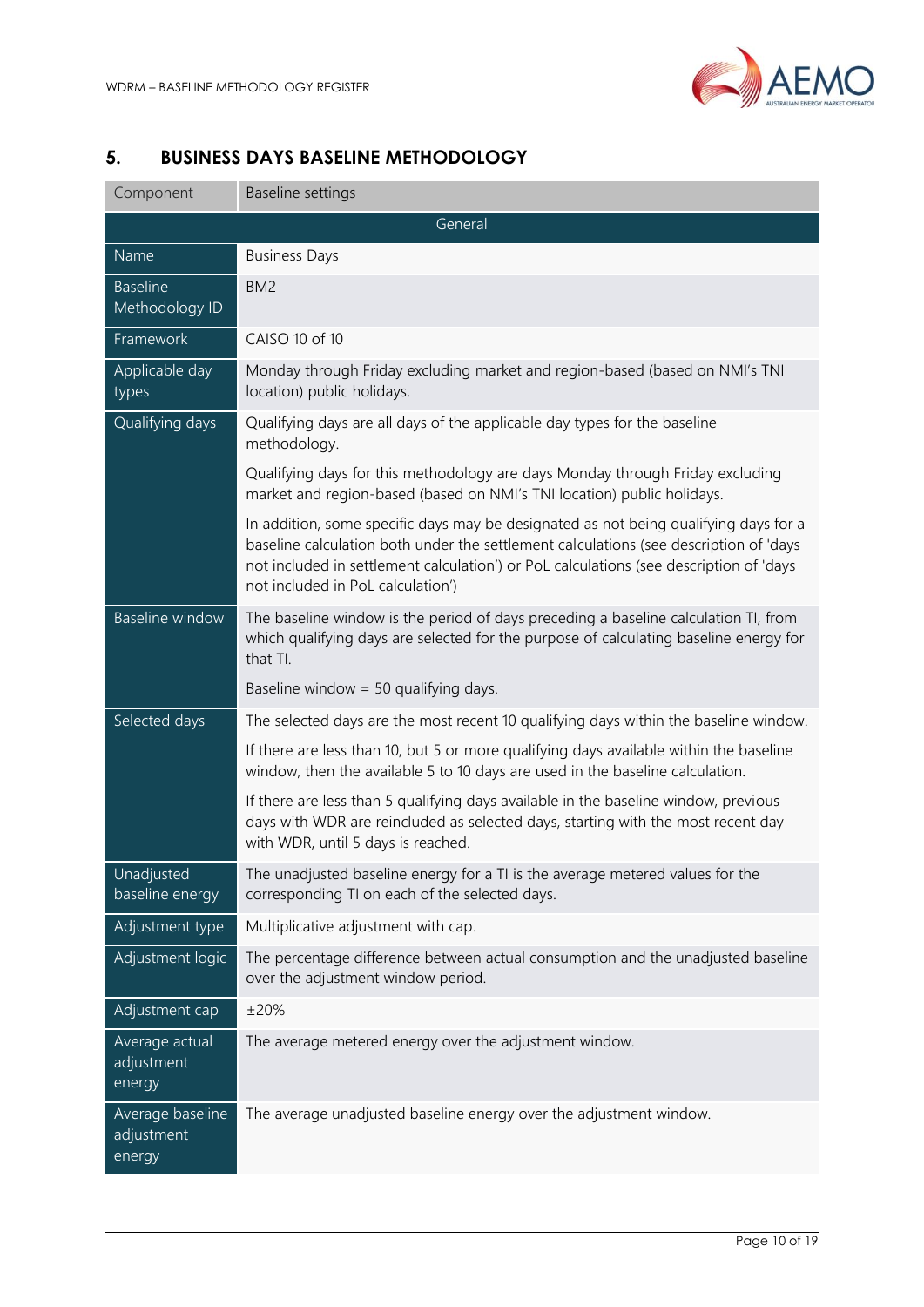

| Component                                                        | <b>Baseline settings</b>                                                                                                                                                                                                                                                                         |
|------------------------------------------------------------------|--------------------------------------------------------------------------------------------------------------------------------------------------------------------------------------------------------------------------------------------------------------------------------------------------|
| <b>Baseline</b><br>adjustment                                    | Baseline adjustment (%)<br>Average actual adjustment energy - average baseline adjustment energy<br>average baseline adjustment energy                                                                                                                                                           |
|                                                                  | The baseline adjustment may be positive or negative and is capped at 20%.                                                                                                                                                                                                                        |
| Baseline energy                                                  | Baseline energy = unadjusted baseline energy $\times$ (1 + baseline adjustment)                                                                                                                                                                                                                  |
|                                                                  | Calculating baselines for settlement                                                                                                                                                                                                                                                             |
| Settlement<br>baseline<br>adjustment                             | The baseline adjustment window is a period of time prior to a TI with WDR, from<br>which meter data is used to adjust the baseline to reflect conditions on the day of<br>the WDR.                                                                                                               |
| window                                                           | The settlement baseline adjustment window is the TIs comprising the 3 hours ending<br>one hour prior to the first TI of WDR.                                                                                                                                                                     |
| Settlement                                                       | The same baseline adjustment is applied to any contiguous TIs of WDR.                                                                                                                                                                                                                            |
| baseline<br>adjustment<br>window<br>application                  | If more than one WDR event occurs in the same day, the first calculated adjustment<br>is applied to those further WDR events, unless there is a 4 hour period between<br>WDR events (i.e. a clear period of consumption without a WDR event occurrence).                                         |
|                                                                  | If there is a 4 hour period between WDR events a new baseline adjustment is<br>calculated.                                                                                                                                                                                                       |
| Days not<br>included in<br>settlement<br>baseline<br>calculation | Any previous WDR days are excluded from the calculation.                                                                                                                                                                                                                                         |
|                                                                  | Calculating baselines for PoL                                                                                                                                                                                                                                                                    |
| PoL baseline<br>adjustment<br>window                             | The baseline adjustment window is a period of time prior to a TI for which the<br>baseline is calculated from which meter data is used to adjust the baseline to reflect<br>conditions on the day.                                                                                               |
|                                                                  | The PoL baseline adjustment window is the TIs comprising the 3 hours ending one<br>hour prior to the TI for which the baseline is being calculated.                                                                                                                                              |
| PoL baseline<br>adjustment<br>window<br>application              | A new baseline adjustment is calculated for each TI of a PoL calculation.                                                                                                                                                                                                                        |
| Eligibility days                                                 | Eligibility days are days for which baselines can be calculated for the load, for the<br>purposes of conducting baseline eligibility assessment.                                                                                                                                                 |
|                                                                  | Starting from the most recent eligibility day, the PoL calculation uses any historical<br>eligibility day falling on days Monday through Friday excluding market and region-<br>based (based on NMI's TNI location) public holidays, until the required number of<br>eligibility days are found. |
| Required<br>number of<br>eligibility days                        | 50 days                                                                                                                                                                                                                                                                                          |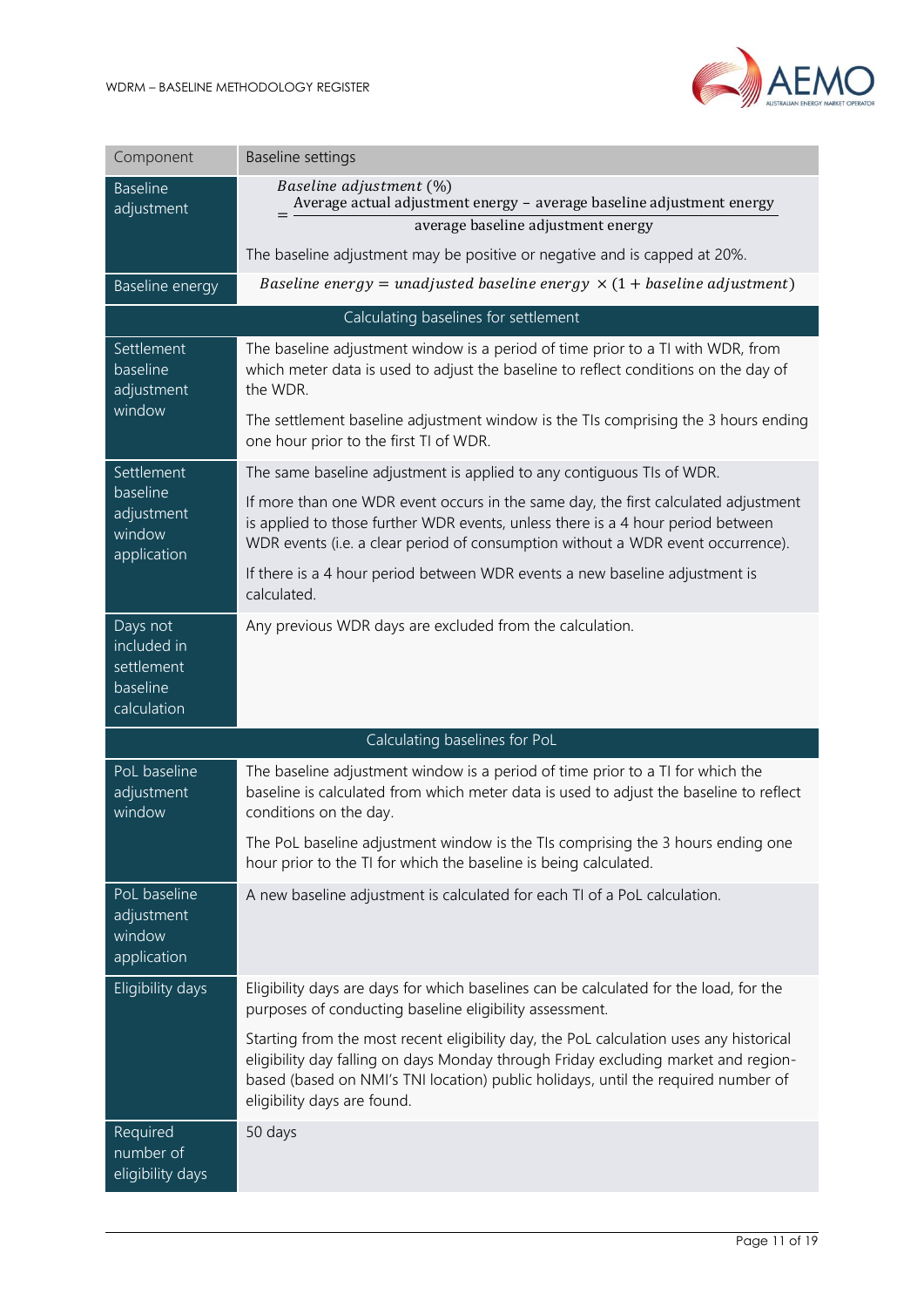

| Component                                   | Baseline settings                                                                                                                                                                                                                                                                            |
|---------------------------------------------|----------------------------------------------------------------------------------------------------------------------------------------------------------------------------------------------------------------------------------------------------------------------------------------------|
| <b>Eligibility TIs</b><br>window            | The eligibility TIs window refers to the TIs from which meter data is taken for the<br>load for the purpose of conducting baseline eligibility assessment.                                                                                                                                   |
|                                             | The eligibility TIs window is 3pm to 8pm (market time).                                                                                                                                                                                                                                      |
| Compliance days                             | Compliance days are days for which baselines can be calculated for the load, for the<br>purposes of conducting baseline compliance test.                                                                                                                                                     |
|                                             | Starting from the most recent compliance day, the PoL calculation uses any historical<br>compliance day falling on days Monday through Friday excluding market and<br>region-based (based on NMI's TNI location) public holidays, until the required<br>number of compliance days are found. |
| Required<br>number of<br>compliance days    | 50 days                                                                                                                                                                                                                                                                                      |
| Compliance TIs<br>window                    | The compliance TIs window refers to the TIs from which meter data is taken for the<br>load for the purpose of conducting baseline compliance testing.                                                                                                                                        |
|                                             | The compliance TIs window is 3pm to 8pm (market time).                                                                                                                                                                                                                                       |
| Days not<br>included in PoL<br>calculations | Any AEMO approved eligibility or compliance exclusion days and any previous WDR<br>days are excluded from the PoL calculation.                                                                                                                                                               |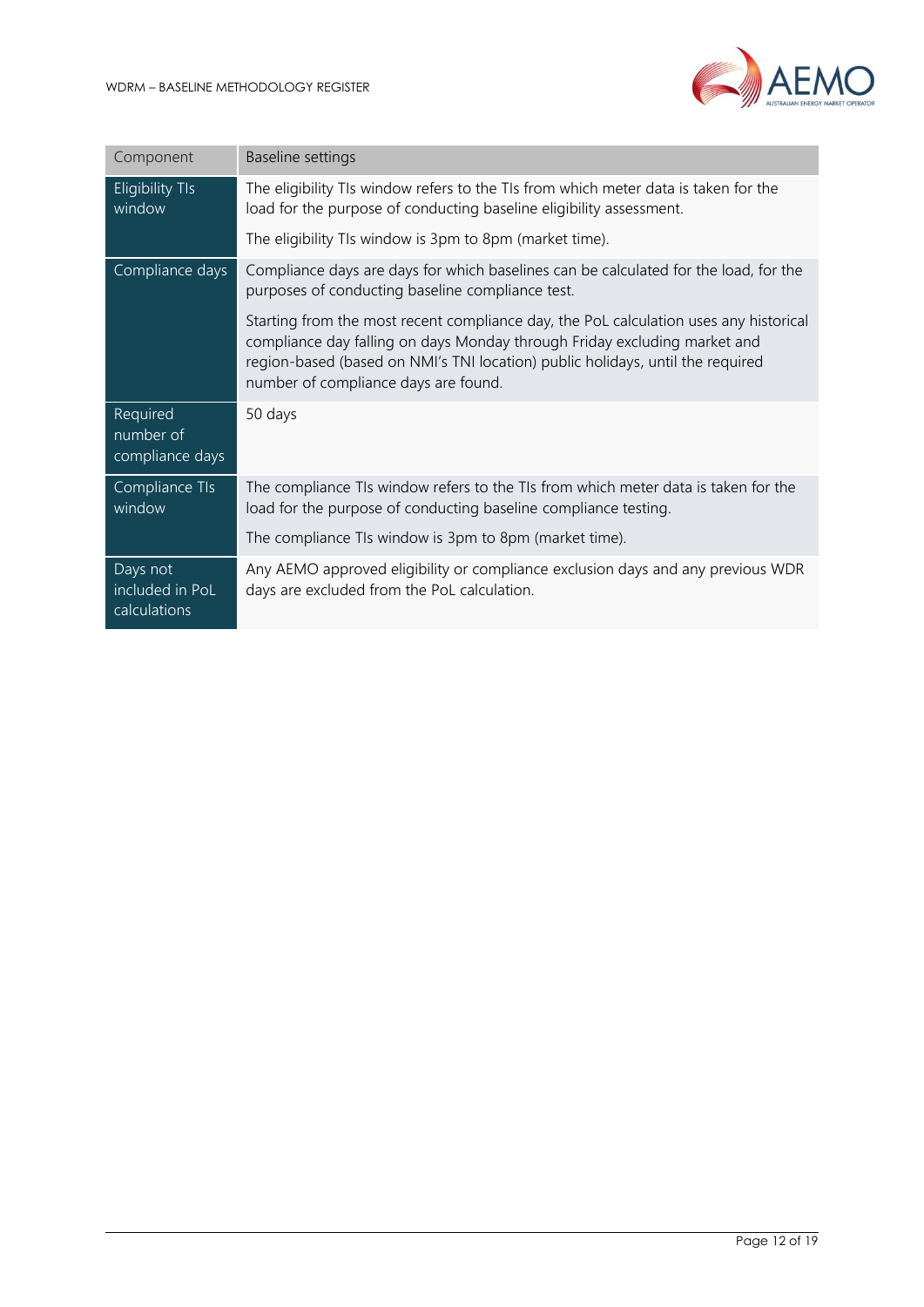

## <span id="page-12-0"></span>**6. NON-BUSINESS DAYS BASELINE METHODOLOGY**

| General<br>Name<br>Non-business Days<br><b>Baseline</b><br>BM3<br>Methodology ID<br>Framework<br>CAISO 4 of 4<br>Applicable day<br>Saturdays, Sundays and market and region-based (based on NMI's TNI location)<br>Public Holidays from Monday-Sunday.<br>types<br>Qualifying days<br>Qualifying days are all days of the applicable day types for the baseline<br>methodology.<br>Qualifying days for this methodology are Saturdays, Sundays and market and<br>region-based (based on NMI's TNI location) Public Holidays from Monday-Sunday.<br>In addition, some specific days may be designated as not being qualifying days for a<br>baseline calculation both under the settlement calculations (see description of 'days<br>not included in settlement calculation') or PoL calculations (see description of 'days<br>not included in PoL calculation')<br><b>Baseline</b> window<br>The baseline window is the period of days preceding a baseline calculation TI, from<br>which qualifying days are selected for the purpose of calculating baseline energy for<br>that TI.<br>Baseline window = $50$ qualifying days.<br>Selected days<br>The selected days are the most recent 4 qualifying days within the baseline window.<br>If there are less than 4 qualifying days available in the baseline window, previous<br>days with WDR are reincluded as selected days, starting with the most recent day<br>with WDR, until 4 days is reached.<br>Unadjusted<br>The unadjusted baseline energy for a TI is the average metered values for the<br>baseline energy<br>corresponding TI on each of the selected days.<br>Multiplicative adjustment with cap.<br>Adjustment type<br>Adjustment logic<br>The percentage difference between actual consumption and the unadjusted baseline<br>over the adjustment window period.<br>±20%<br>Adjustment cap<br>The average metered energy over the adjustment window.<br>Average actual<br>adjustment<br>energy<br>Average baseline<br>The average unadjusted baseline energy over the adjustment window.<br>adjustment<br>energy | Component | <b>Baseline settings</b> |  |  |
|---------------------------------------------------------------------------------------------------------------------------------------------------------------------------------------------------------------------------------------------------------------------------------------------------------------------------------------------------------------------------------------------------------------------------------------------------------------------------------------------------------------------------------------------------------------------------------------------------------------------------------------------------------------------------------------------------------------------------------------------------------------------------------------------------------------------------------------------------------------------------------------------------------------------------------------------------------------------------------------------------------------------------------------------------------------------------------------------------------------------------------------------------------------------------------------------------------------------------------------------------------------------------------------------------------------------------------------------------------------------------------------------------------------------------------------------------------------------------------------------------------------------------------------------------------------------------------------------------------------------------------------------------------------------------------------------------------------------------------------------------------------------------------------------------------------------------------------------------------------------------------------------------------------------------------------------------------------------------------------------------------------------------------------------------------------------------------------|-----------|--------------------------|--|--|
|                                                                                                                                                                                                                                                                                                                                                                                                                                                                                                                                                                                                                                                                                                                                                                                                                                                                                                                                                                                                                                                                                                                                                                                                                                                                                                                                                                                                                                                                                                                                                                                                                                                                                                                                                                                                                                                                                                                                                                                                                                                                                       |           |                          |  |  |
|                                                                                                                                                                                                                                                                                                                                                                                                                                                                                                                                                                                                                                                                                                                                                                                                                                                                                                                                                                                                                                                                                                                                                                                                                                                                                                                                                                                                                                                                                                                                                                                                                                                                                                                                                                                                                                                                                                                                                                                                                                                                                       |           |                          |  |  |
|                                                                                                                                                                                                                                                                                                                                                                                                                                                                                                                                                                                                                                                                                                                                                                                                                                                                                                                                                                                                                                                                                                                                                                                                                                                                                                                                                                                                                                                                                                                                                                                                                                                                                                                                                                                                                                                                                                                                                                                                                                                                                       |           |                          |  |  |
|                                                                                                                                                                                                                                                                                                                                                                                                                                                                                                                                                                                                                                                                                                                                                                                                                                                                                                                                                                                                                                                                                                                                                                                                                                                                                                                                                                                                                                                                                                                                                                                                                                                                                                                                                                                                                                                                                                                                                                                                                                                                                       |           |                          |  |  |
|                                                                                                                                                                                                                                                                                                                                                                                                                                                                                                                                                                                                                                                                                                                                                                                                                                                                                                                                                                                                                                                                                                                                                                                                                                                                                                                                                                                                                                                                                                                                                                                                                                                                                                                                                                                                                                                                                                                                                                                                                                                                                       |           |                          |  |  |
|                                                                                                                                                                                                                                                                                                                                                                                                                                                                                                                                                                                                                                                                                                                                                                                                                                                                                                                                                                                                                                                                                                                                                                                                                                                                                                                                                                                                                                                                                                                                                                                                                                                                                                                                                                                                                                                                                                                                                                                                                                                                                       |           |                          |  |  |
|                                                                                                                                                                                                                                                                                                                                                                                                                                                                                                                                                                                                                                                                                                                                                                                                                                                                                                                                                                                                                                                                                                                                                                                                                                                                                                                                                                                                                                                                                                                                                                                                                                                                                                                                                                                                                                                                                                                                                                                                                                                                                       |           |                          |  |  |
|                                                                                                                                                                                                                                                                                                                                                                                                                                                                                                                                                                                                                                                                                                                                                                                                                                                                                                                                                                                                                                                                                                                                                                                                                                                                                                                                                                                                                                                                                                                                                                                                                                                                                                                                                                                                                                                                                                                                                                                                                                                                                       |           |                          |  |  |
|                                                                                                                                                                                                                                                                                                                                                                                                                                                                                                                                                                                                                                                                                                                                                                                                                                                                                                                                                                                                                                                                                                                                                                                                                                                                                                                                                                                                                                                                                                                                                                                                                                                                                                                                                                                                                                                                                                                                                                                                                                                                                       |           |                          |  |  |
|                                                                                                                                                                                                                                                                                                                                                                                                                                                                                                                                                                                                                                                                                                                                                                                                                                                                                                                                                                                                                                                                                                                                                                                                                                                                                                                                                                                                                                                                                                                                                                                                                                                                                                                                                                                                                                                                                                                                                                                                                                                                                       |           |                          |  |  |
|                                                                                                                                                                                                                                                                                                                                                                                                                                                                                                                                                                                                                                                                                                                                                                                                                                                                                                                                                                                                                                                                                                                                                                                                                                                                                                                                                                                                                                                                                                                                                                                                                                                                                                                                                                                                                                                                                                                                                                                                                                                                                       |           |                          |  |  |
|                                                                                                                                                                                                                                                                                                                                                                                                                                                                                                                                                                                                                                                                                                                                                                                                                                                                                                                                                                                                                                                                                                                                                                                                                                                                                                                                                                                                                                                                                                                                                                                                                                                                                                                                                                                                                                                                                                                                                                                                                                                                                       |           |                          |  |  |
|                                                                                                                                                                                                                                                                                                                                                                                                                                                                                                                                                                                                                                                                                                                                                                                                                                                                                                                                                                                                                                                                                                                                                                                                                                                                                                                                                                                                                                                                                                                                                                                                                                                                                                                                                                                                                                                                                                                                                                                                                                                                                       |           |                          |  |  |
|                                                                                                                                                                                                                                                                                                                                                                                                                                                                                                                                                                                                                                                                                                                                                                                                                                                                                                                                                                                                                                                                                                                                                                                                                                                                                                                                                                                                                                                                                                                                                                                                                                                                                                                                                                                                                                                                                                                                                                                                                                                                                       |           |                          |  |  |
|                                                                                                                                                                                                                                                                                                                                                                                                                                                                                                                                                                                                                                                                                                                                                                                                                                                                                                                                                                                                                                                                                                                                                                                                                                                                                                                                                                                                                                                                                                                                                                                                                                                                                                                                                                                                                                                                                                                                                                                                                                                                                       |           |                          |  |  |
|                                                                                                                                                                                                                                                                                                                                                                                                                                                                                                                                                                                                                                                                                                                                                                                                                                                                                                                                                                                                                                                                                                                                                                                                                                                                                                                                                                                                                                                                                                                                                                                                                                                                                                                                                                                                                                                                                                                                                                                                                                                                                       |           |                          |  |  |
|                                                                                                                                                                                                                                                                                                                                                                                                                                                                                                                                                                                                                                                                                                                                                                                                                                                                                                                                                                                                                                                                                                                                                                                                                                                                                                                                                                                                                                                                                                                                                                                                                                                                                                                                                                                                                                                                                                                                                                                                                                                                                       |           |                          |  |  |
|                                                                                                                                                                                                                                                                                                                                                                                                                                                                                                                                                                                                                                                                                                                                                                                                                                                                                                                                                                                                                                                                                                                                                                                                                                                                                                                                                                                                                                                                                                                                                                                                                                                                                                                                                                                                                                                                                                                                                                                                                                                                                       |           |                          |  |  |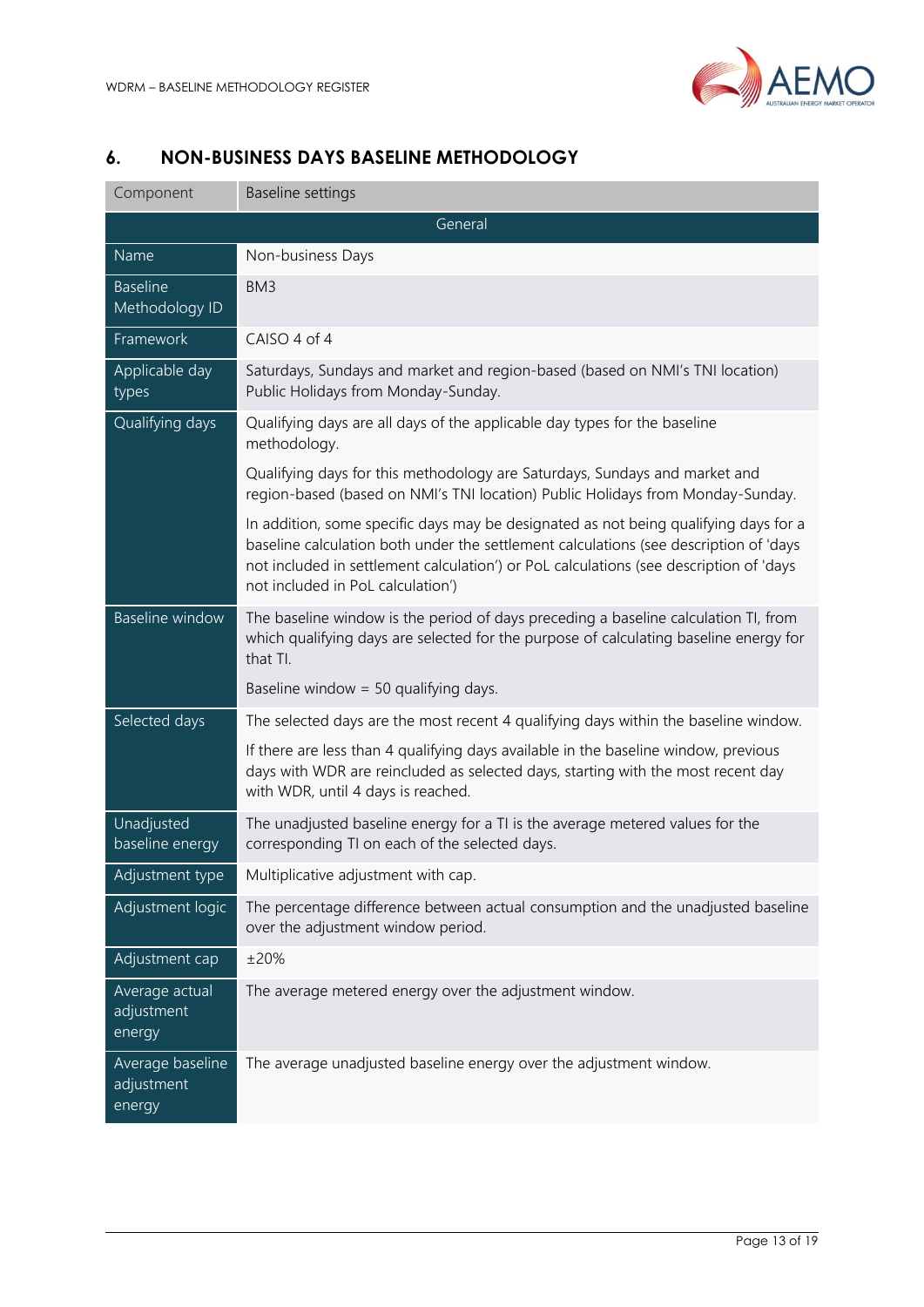

| Component                                                        | Baseline settings                                                                                                                                                                                                                                                                                    |
|------------------------------------------------------------------|------------------------------------------------------------------------------------------------------------------------------------------------------------------------------------------------------------------------------------------------------------------------------------------------------|
| <b>Baseline</b><br>adjustment                                    | Baseline adjustment (%)<br>Average actual adjustment energy - average baseline adjustment energy<br>average baseline adjustment energy                                                                                                                                                               |
|                                                                  | The baseline adjustment may be positive or negative and is capped at 20%.                                                                                                                                                                                                                            |
| Baseline energy                                                  | Baseline energy = unadjusted baseline energy $\times$ (1 + baseline adjustment)                                                                                                                                                                                                                      |
|                                                                  | Calculating baselines for settlement                                                                                                                                                                                                                                                                 |
| Settlement<br>baseline<br>adjustment<br>window                   | The baseline adjustment window is a period of time prior to a TI with WDR, from<br>which meter data is used to adjust the baseline to reflect conditions on the day of<br>the WDR.                                                                                                                   |
|                                                                  | The settlement baseline adjustment window is the TIs comprising the 3 hours ending<br>one hour prior to the first TI of WDR.                                                                                                                                                                         |
| Settlement                                                       | The same baseline adjustment is applied to any contiguous TIs of WDR.                                                                                                                                                                                                                                |
| baseline<br>adjustment<br>window<br>application                  | If more than one WDR event occurs in the same day, the first calculated adjustment<br>is applied to those further WDR events, unless there is a 4 hour period between<br>WDR events (i.e. a clear period of consumption without a WDR event occurrence).                                             |
|                                                                  | If there is a 4 hour period between WDR events a new baseline adjustment is<br>calculated.                                                                                                                                                                                                           |
| Days not<br>included in<br>settlement<br>baseline<br>calculation | Any previous WDR days are excluded from the calculation.                                                                                                                                                                                                                                             |
|                                                                  | Calculating baselines for PoL                                                                                                                                                                                                                                                                        |
| PoL baseline<br>adjustment<br>window                             | The baseline adjustment window is a period of time prior to a TI for which the<br>baseline is calculated from which meter data is used to adjust the baseline to reflect<br>conditions on the day.                                                                                                   |
|                                                                  | The PoL baseline adjustment window is the TIs comprising the 3 hours ending one<br>hour prior to the TI for which the baseline is being calculated.                                                                                                                                                  |
| PoL baseline<br>adjustment<br>window<br>application              | A new baseline adjustment is calculated for each TI of a PoL calculation.                                                                                                                                                                                                                            |
| Eligibility days                                                 | Eligibility days are days for which baselines can be calculated for the load, for the<br>purposes of conducting baseline eligibility assessment.                                                                                                                                                     |
|                                                                  | Starting from the most recent eligibility day, the PoL calculation uses any historical<br>eligibility day falling on Saturdays, Sundays and market and region-based (based on<br>NMI's TNI location) Public Holidays from Monday-Sunday, until the required number<br>of eligibility days are found. |
| Required<br>number of<br>eligibility days                        | 20 days                                                                                                                                                                                                                                                                                              |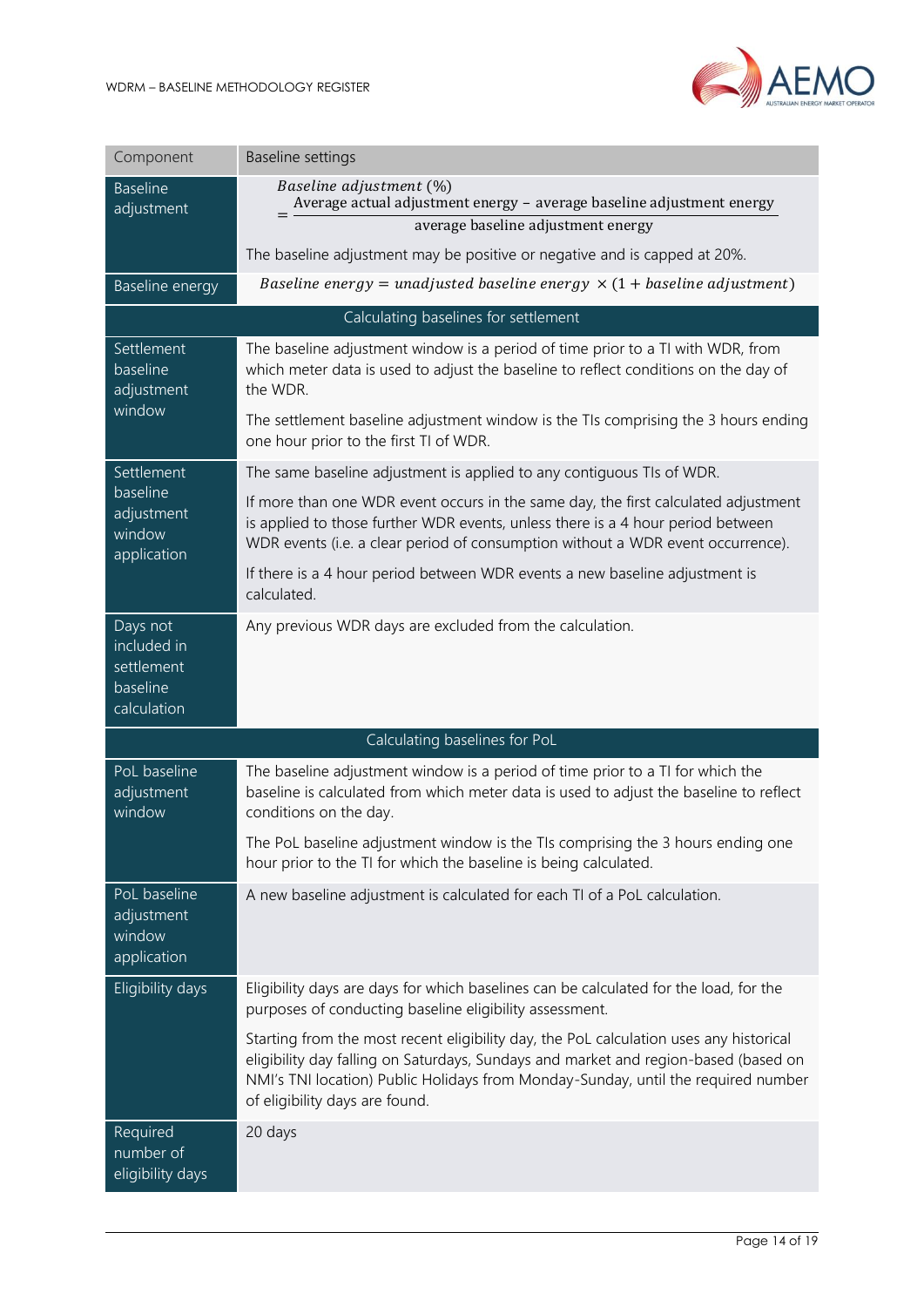

| Component                                   | Baseline settings                                                                                                                                                                                                                                                                                 |
|---------------------------------------------|---------------------------------------------------------------------------------------------------------------------------------------------------------------------------------------------------------------------------------------------------------------------------------------------------|
| <b>Eligibility TIs</b><br>window            | The eligibility TIs window refers to the TIs from which meter data is taken for the<br>load for the purpose of conducting baseline eligibility assessment.                                                                                                                                        |
|                                             | The Eligibility TIs window is 3pm to 8pm (market time).                                                                                                                                                                                                                                           |
| Compliance days                             | Compliance days are days for which baselines can be calculated for the load, for the<br>purposes of conducting baseline compliance test.                                                                                                                                                          |
|                                             | Starting from the most recent compliance day, the PoL calculation uses any historical<br>compliance day falling on Saturdays, Sundays and market and region-based (based<br>on NMI's TNI location) Public Holidays from Monday-Sunday, until the required<br>number of compliance days are found. |
| Required<br>number of<br>compliance days    | 20 days                                                                                                                                                                                                                                                                                           |
| Compliance TIs<br>window                    | The compliance TIs window refers to the TIs from which meter data is taken for the<br>load for the purpose of conducting baseline compliance testing.                                                                                                                                             |
|                                             | The compliance TIs window is 3pm to 8pm (market time).                                                                                                                                                                                                                                            |
| Days not<br>included in PoL<br>calculations | Any AEMO approved eligibility or compliance exclusion days and any previous WDR<br>days are excluded from the PoL calculation.                                                                                                                                                                    |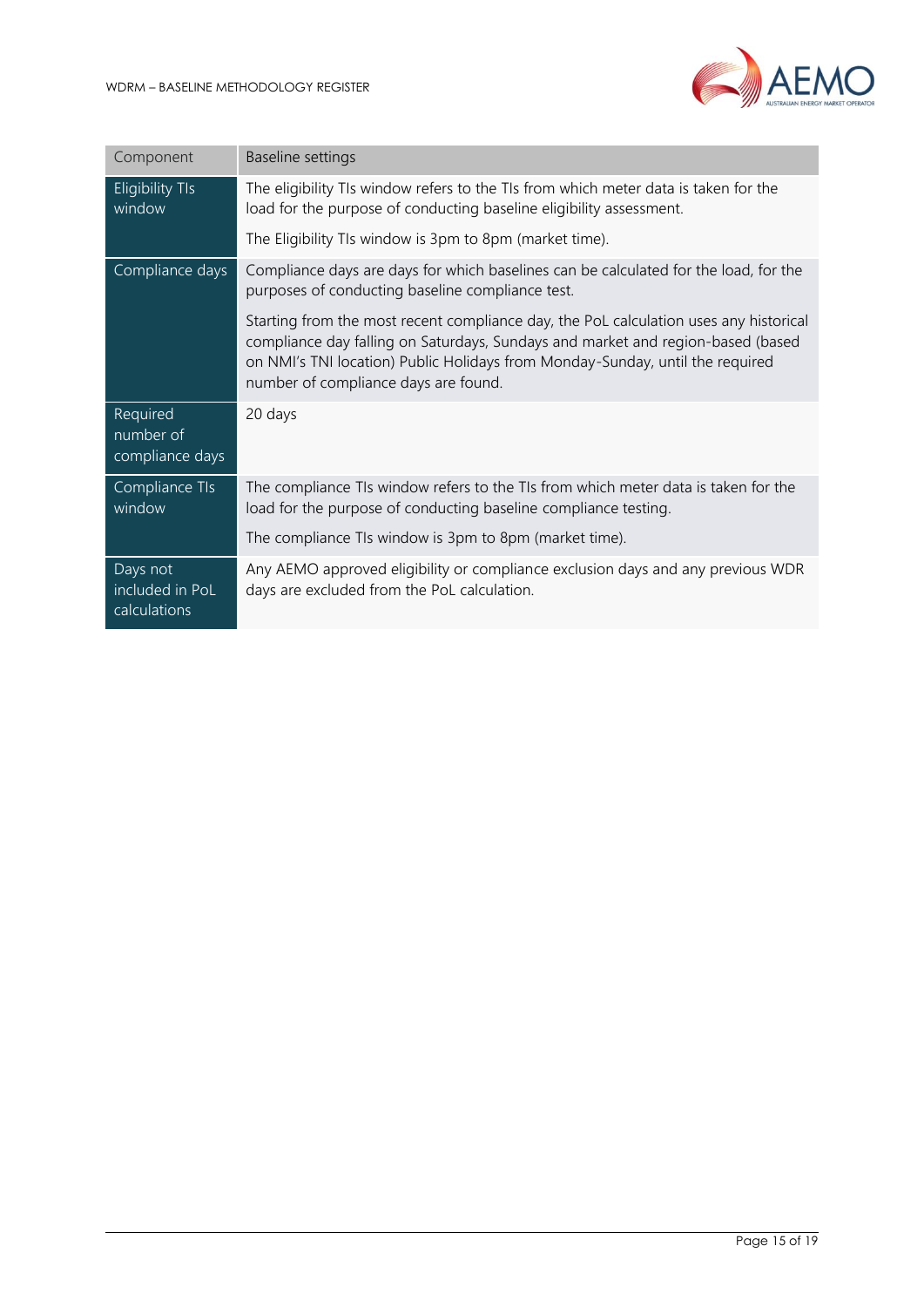

## <span id="page-15-0"></span>**7. BUSINESS + NON-BUSINESS DAYS COMPOSITE BASELINE METHODOLOGY**

| Component                         | Baseline settings                                                                                                                                                                                                                                                                                            |
|-----------------------------------|--------------------------------------------------------------------------------------------------------------------------------------------------------------------------------------------------------------------------------------------------------------------------------------------------------------|
|                                   | General                                                                                                                                                                                                                                                                                                      |
| Name                              | Business + Non-Business Days Composite                                                                                                                                                                                                                                                                       |
| <b>Baseline</b><br>Methodology ID | BM4                                                                                                                                                                                                                                                                                                          |
| Framework                         | For baselines calculated for a business day $-$ CAISO 10 of 10                                                                                                                                                                                                                                               |
|                                   | For baseline calculated for a non-business day - CAISO 4 of 4                                                                                                                                                                                                                                                |
| Applicable day<br>types           | For baselines calculated for a business day - applicable day types are Monday<br>through Friday excluding market and region-based (based on NMI's TNI location)<br>public holidays.                                                                                                                          |
|                                   | For baselines calculated for a non-business day - applicable day types are Saturdays,<br>Sundays and market and region-based (based on NMI's TNI location) Public<br>Holidays from Monday-Sunday.                                                                                                            |
| Qualifying days                   | Qualifying days are all days of the applicable day types for the baseline<br>methodology.                                                                                                                                                                                                                    |
|                                   | For baselines calculated for a business day - qualifying days are Monday through<br>Friday excluding market and region-based (based on NMI's TNI location) public<br>holidays.                                                                                                                               |
|                                   | For baselines calculated for a non-business day - qualifying days are Saturdays,<br>Sundays and market and region-based (based on NMI's TNI location) Public<br>Holidays from Monday-Sunday.                                                                                                                 |
|                                   | In addition, some specific days may be designated as not being qualifying days for a<br>baseline calculation both under the settlement calculations (see description of 'days<br>not included in settlement calculation') or PoL calculations (see description of 'days<br>not included in PoL calculation') |
| <b>Baseline window</b>            | The baseline window is the period of days preceding a baseline calculation TI, from<br>which qualifying days are selected for the purpose of calculating baseline energy for<br>that TI.                                                                                                                     |
|                                   | Baseline window = $50$ qualifying days.                                                                                                                                                                                                                                                                      |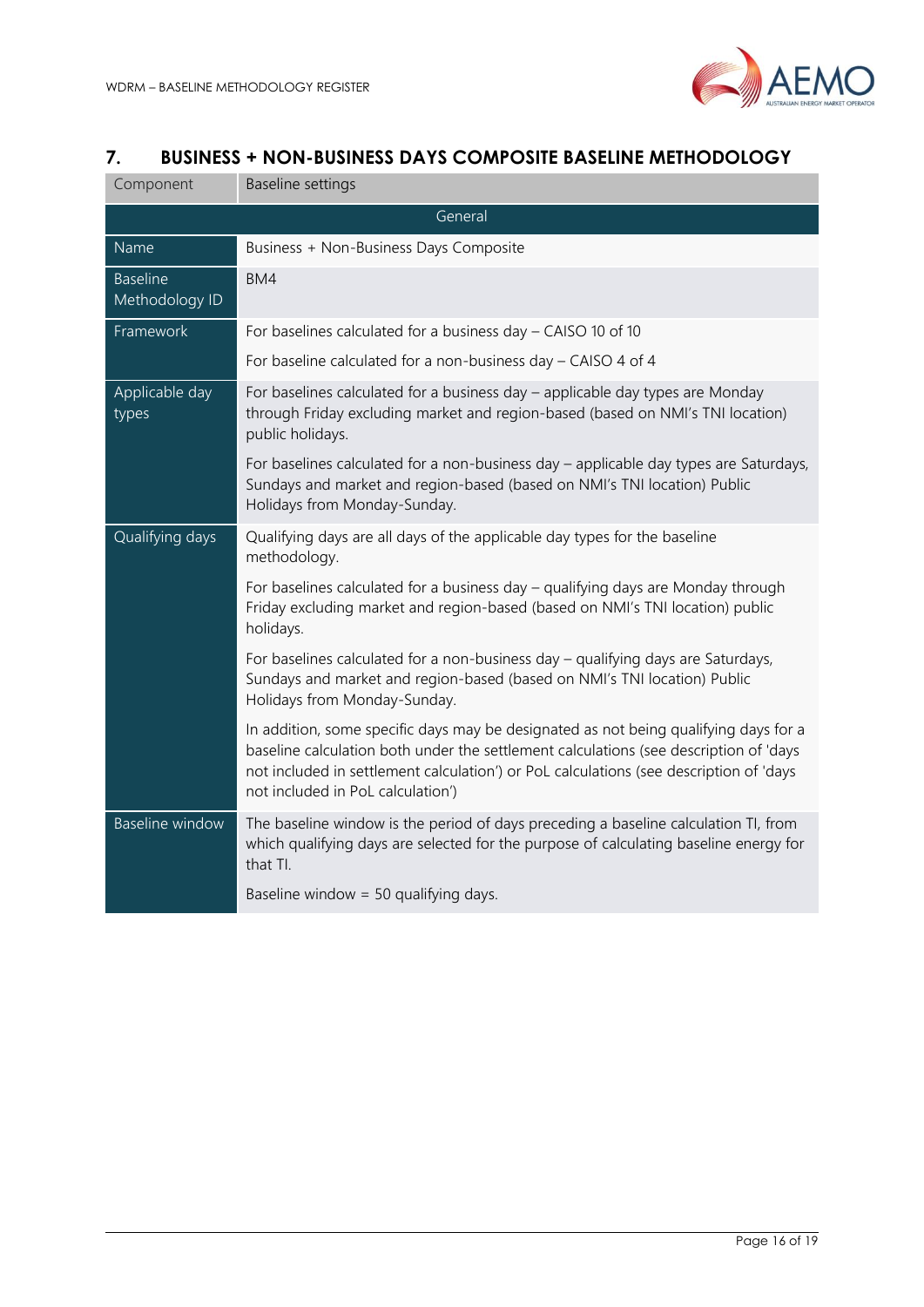

| Component                                      | <b>Baseline settings</b>                                                                                                                                                                                                   |
|------------------------------------------------|----------------------------------------------------------------------------------------------------------------------------------------------------------------------------------------------------------------------------|
| Selected days                                  | For baselines calculated for a business day:                                                                                                                                                                               |
|                                                | The selected days are the most recent 10 qualifying days within the baseline<br>$\bullet$<br>window.                                                                                                                       |
|                                                | If there are less than 10, but 5 or more qualifying days available within the<br>$\bullet$<br>baseline window, then the available 5 to 10 days are used in the baseline<br>calculation.                                    |
|                                                | If there are less than 5 qualifying days available in the baseline window,<br>$\bullet$<br>previous days with WDR are reincluded as selected days, starting with the<br>most recent day with WDR, until 5 days is reached. |
|                                                | For baselines calculated for a non-business day:                                                                                                                                                                           |
|                                                | The selected days are the most recent 4 qualifying days within the baseline<br>$\bullet$<br>window.                                                                                                                        |
|                                                | If there are less than 4 qualifying days available in the baseline window,<br>$\bullet$<br>previous days with WDR are reincluded as selected days, starting with the<br>most recent day with WDR, until 4 days is reached. |
| Unadjusted<br>baseline energy                  | The unadjusted baseline energy for a TI is the average metered values for the<br>corresponding TI on each of the selected days.                                                                                            |
| Adjustment type                                | Multiplicative adjustment with cap.                                                                                                                                                                                        |
| Adjustment logic                               | The percentage difference between actual consumption and the unadjusted baseline<br>over the adjustment window period.                                                                                                     |
| Adjustment cap                                 | ±20%                                                                                                                                                                                                                       |
| Average actual<br>adjustment<br>energy         | The average metered energy over the adjustment window.                                                                                                                                                                     |
| Average baseline<br>adjustment<br>energy       | The average unadjusted baseline energy over the adjustment window.                                                                                                                                                         |
| <b>Baseline</b><br>adjustment                  | Baseline adjustment (%)<br>Average actual adjustment energy - average baseline adjustment energy<br>average baseline adjustment energy                                                                                     |
|                                                | The baseline adjustment may be positive or negative and is capped at 20%.                                                                                                                                                  |
| Baseline energy                                | Baseline energy = unadjusted baseline energy $\times$ (1 + baseline adjustment)                                                                                                                                            |
|                                                | Calculating baselines for settlement                                                                                                                                                                                       |
| Settlement<br>baseline<br>adjustment<br>window | The baseline adjustment window is a period of time prior to a TI with WDR, from<br>which meter data is used to adjust the baseline to reflect conditions on the day of<br>the WDR.                                         |
|                                                | The settlement baseline adjustment window is the TIs comprising the 3 hours ending<br>one hour prior to the first TI of WDR.                                                                                               |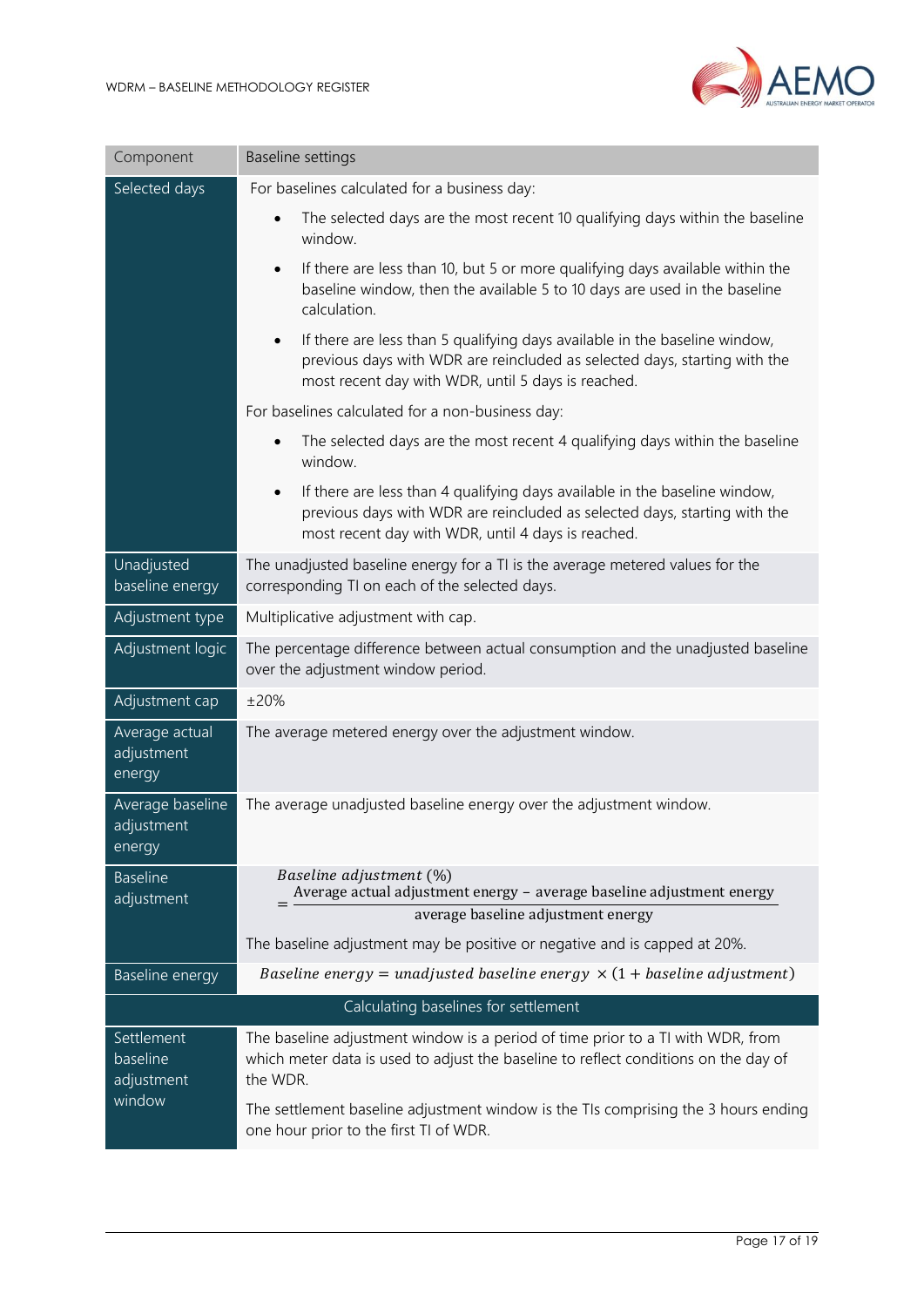

| Component                                                        | <b>Baseline settings</b>                                                                                                                                                                                                                                                                                                  |  |
|------------------------------------------------------------------|---------------------------------------------------------------------------------------------------------------------------------------------------------------------------------------------------------------------------------------------------------------------------------------------------------------------------|--|
| Settlement<br>baseline<br>adjustment<br>window<br>application    | The same baseline adjustment is applied to any contiguous TIs of WDR.                                                                                                                                                                                                                                                     |  |
|                                                                  | If more than one WDR event occurs in the same day, the first calculated adjustment<br>is applied to those further WDR events, unless there is a 4 hour period between<br>WDR events (i.e. a clear period of consumption without a WDR event occurrence).                                                                  |  |
|                                                                  | If there is a 4 hour period between WDR events a new baseline adjustment is<br>calculated.                                                                                                                                                                                                                                |  |
| Days not<br>included in<br>settlement<br>baseline<br>calculation | Any previous WDR days are excluded from the calculation.                                                                                                                                                                                                                                                                  |  |
| Calculating baselines for PoL                                    |                                                                                                                                                                                                                                                                                                                           |  |
| PoL baseline<br>adjustment<br>window                             | The baseline adjustment window is a period of time prior to a TI for which the<br>baseline is calculated from which meter data is used to adjust the baseline to reflect<br>conditions on the day.                                                                                                                        |  |
|                                                                  | The PoL baseline adjustment window is the TIs comprising the 3 hours ending one<br>hour prior to the TI for which the baseline is being calculated.                                                                                                                                                                       |  |
| PoL baseline<br>adjustment<br>window<br>application              | A new baseline adjustment is calculated for each TI of a PoL calculation.                                                                                                                                                                                                                                                 |  |
| Eligibility days                                                 | Eligibility days are days for which baselines can be calculated for the load, for the<br>purposes of conducting baseline eligibility assessment.                                                                                                                                                                          |  |
|                                                                  | Starting from the most recent eligibility day, the PoL calculation uses any historical<br>eligibility days falling on business days or non-business days until the required<br>number of eligibility days are found. The logic for calculating the baselines for a<br>particular eligibility day depends on the day type. |  |
| Required<br>number of<br>eligibility days                        | 50 days                                                                                                                                                                                                                                                                                                                   |  |
| <b>Eligibility TIs</b><br>window                                 | The eligibility TIs window refers to the TIs from which meter data is taken for the<br>load for the purpose of conducting baseline eligibility assessment.                                                                                                                                                                |  |
|                                                                  | The eligibility TIs window is 3pm to 8pm (market time).                                                                                                                                                                                                                                                                   |  |
| Compliance days                                                  | Compliance days are days for which baselines can be calculated for the load, for the<br>purposes of conducting baseline compliance test.                                                                                                                                                                                  |  |
|                                                                  | Starting from the most recent compliance day, the PoL calculation uses any historical<br>compliance days falling on business days or non-business days until the required<br>number of compliance days are found. The logic for calculating the baselines for a<br>particular compliance day depends on the day type.     |  |